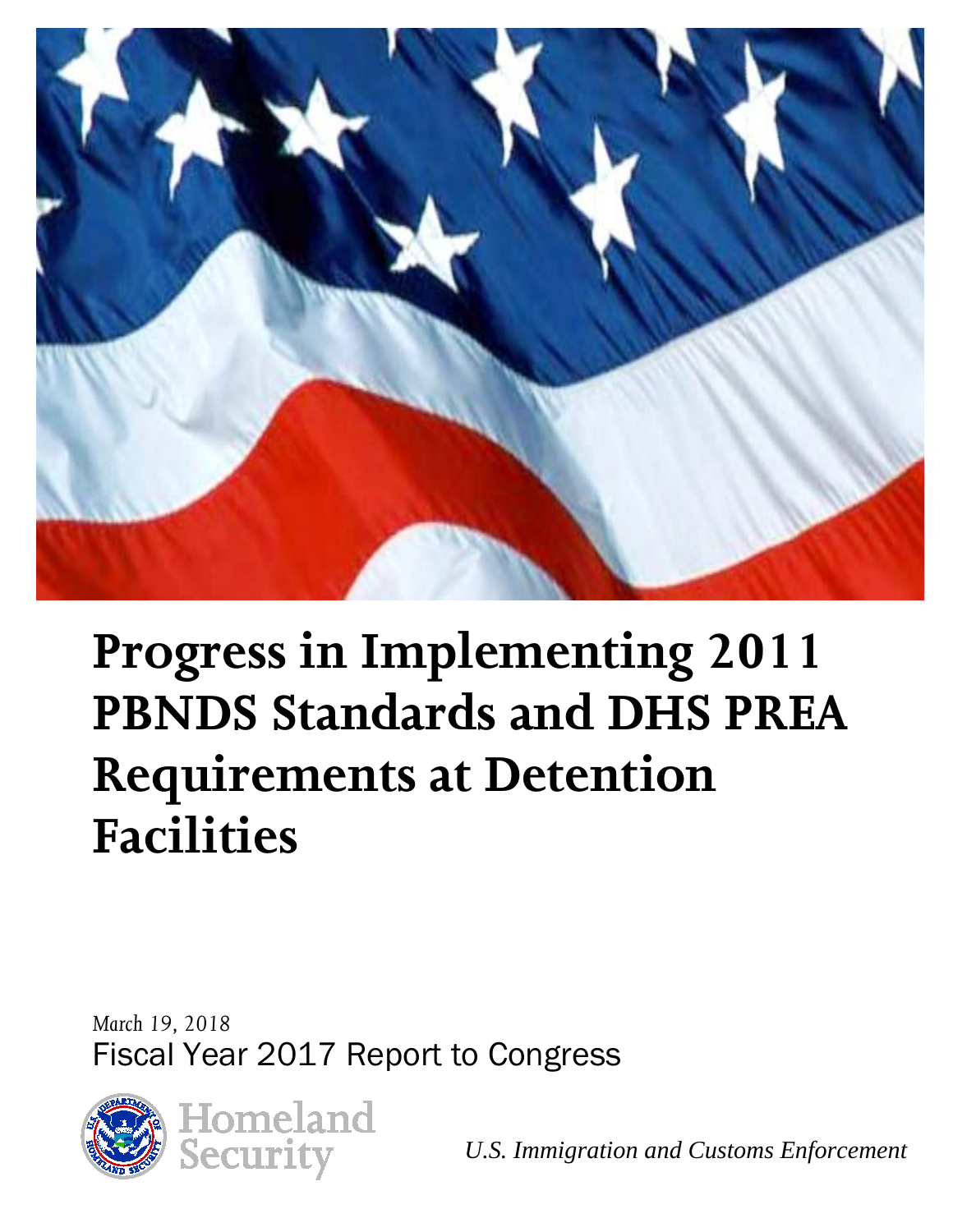## Message from the Deputy Director and Senior Official Performing the Duties of the Director

March 19, 2018

I am pleased to present the following report, "Progress in Implementing 2011 PBNDS Standards and DHS PREA Requirements at Detention Facilities," which has been prepared by U.S. Immigration and Customs Enforcement (ICE).

This report was compiled pursuant to requirements in the Joint Explanatory Statement and House Report 114-668, which accompany the Fiscal Year 2017 Department of Homeland Security (DHS) Appropriations Act (P.L. 115-31).



Pursuant to congressional guidelines, this report is being provided to the following Members of Congress:

> The Honorable John R. Carter Chairman, House Appropriations Subcommittee on Homeland Security

The Honorable Lucille Roybal-Allard Ranking Member, House Appropriations Subcommittee on Homeland Security

The Honorable John Boozman Chairman, Senate Appropriations Subcommittee on Homeland Security

The Honorable John Tester Ranking Member, Senate Appropriations Subcommittee on Homeland Security

Inquiries related to this report may be directed to me at (202) 732-3000 or to the Department's Acting Chief Financial Officer, Stacy Marcott, at (202) 447-5751.

i

Sincerely,

Thomas D. Homan Deputy Director and Senior Official Performing the Duties of the Director U.S. Immigration and Customs Enforcement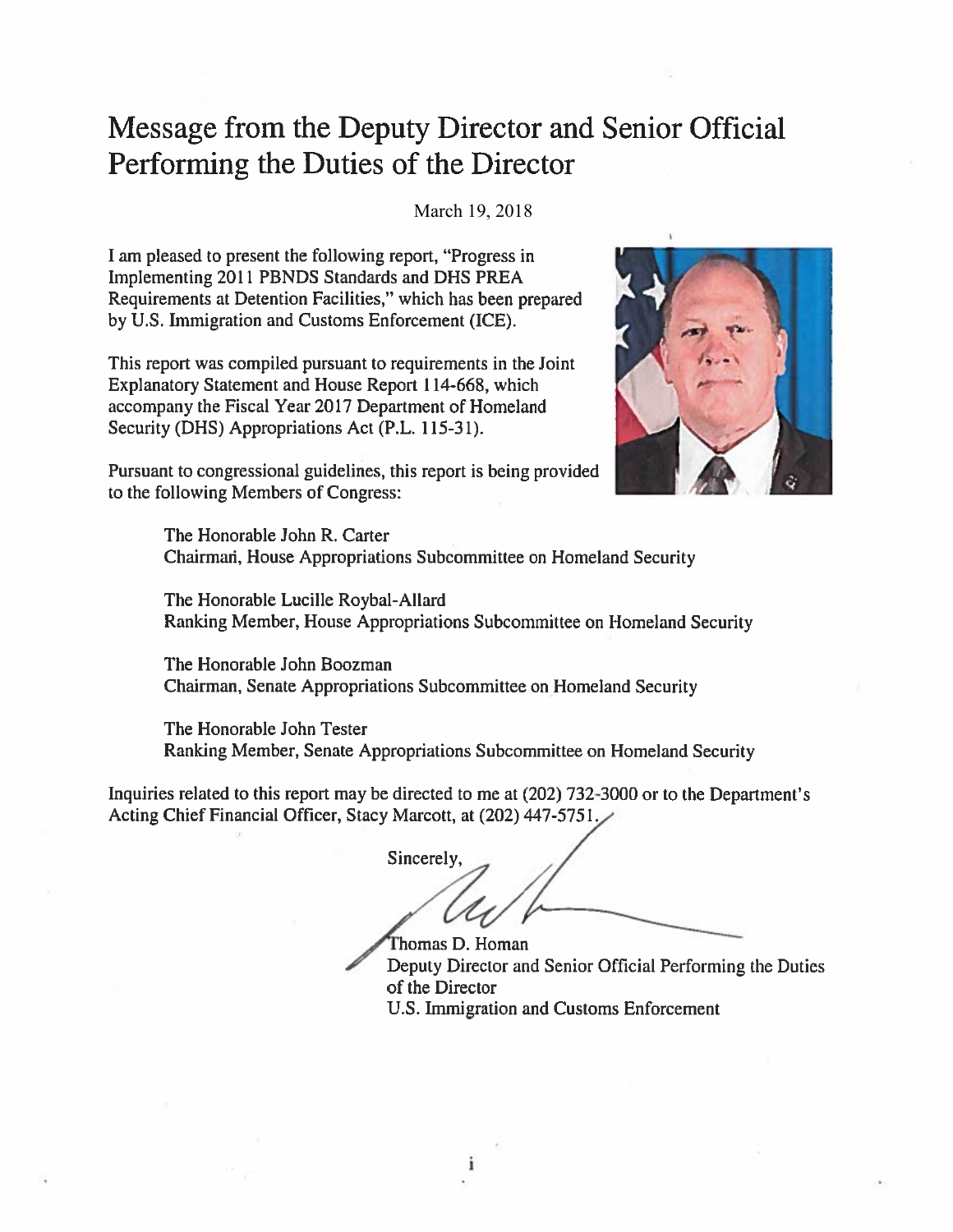

# Progress in Implementing 2011 PBNDS Standards and DHS PREA Requirements at Detention Facilities Fiscal Year 2017

# Table of Contents

| $\mathbf{I}$ . |                                                                                          |  |
|----------------|------------------------------------------------------------------------------------------|--|
| Π.             |                                                                                          |  |
| III.           | Implementation of 2011 Performance-Based National Detention Standards and DHS Prison     |  |
|                |                                                                                          |  |
|                |                                                                                          |  |
|                |                                                                                          |  |
|                |                                                                                          |  |
|                |                                                                                          |  |
|                |                                                                                          |  |
|                |                                                                                          |  |
|                |                                                                                          |  |
|                |                                                                                          |  |
|                |                                                                                          |  |
| IV.            |                                                                                          |  |
|                |                                                                                          |  |
|                |                                                                                          |  |
| V.             |                                                                                          |  |
|                |                                                                                          |  |
|                |                                                                                          |  |
|                | Appendix B: Facilities under PBNDS 2008, as of End of Fiscal Year 2017  15               |  |
|                |                                                                                          |  |
|                | Appendix D: Facilities under Family Residential Standards, as of Fiscal Year End 2017 21 |  |
|                | Appendix E: Facilities under DHS PREA Standards, as of Fiscal Year End 2017 22           |  |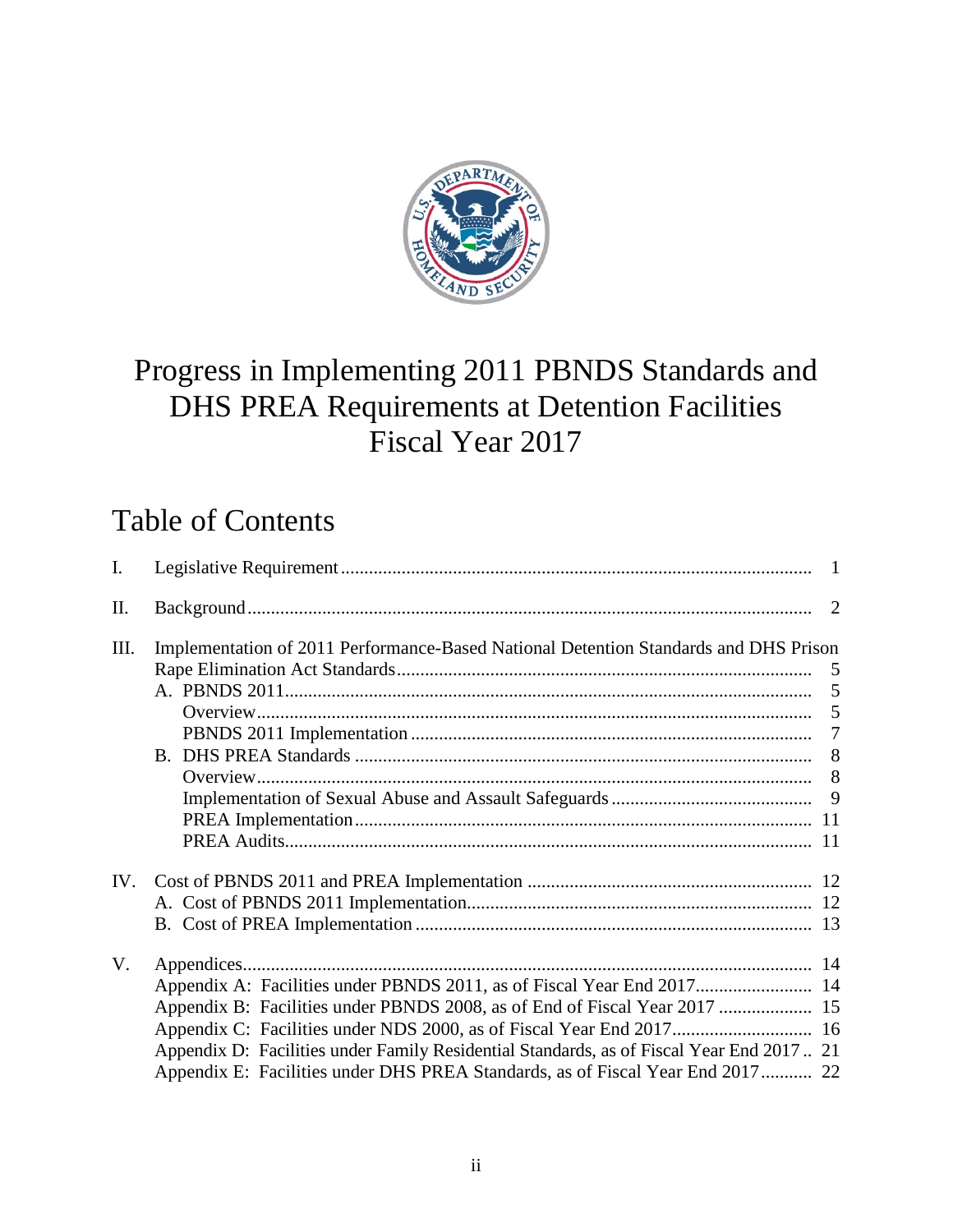| Appendix F: Authorized Detention Management Control Program IGSA Facilities that |  |
|----------------------------------------------------------------------------------|--|
|                                                                                  |  |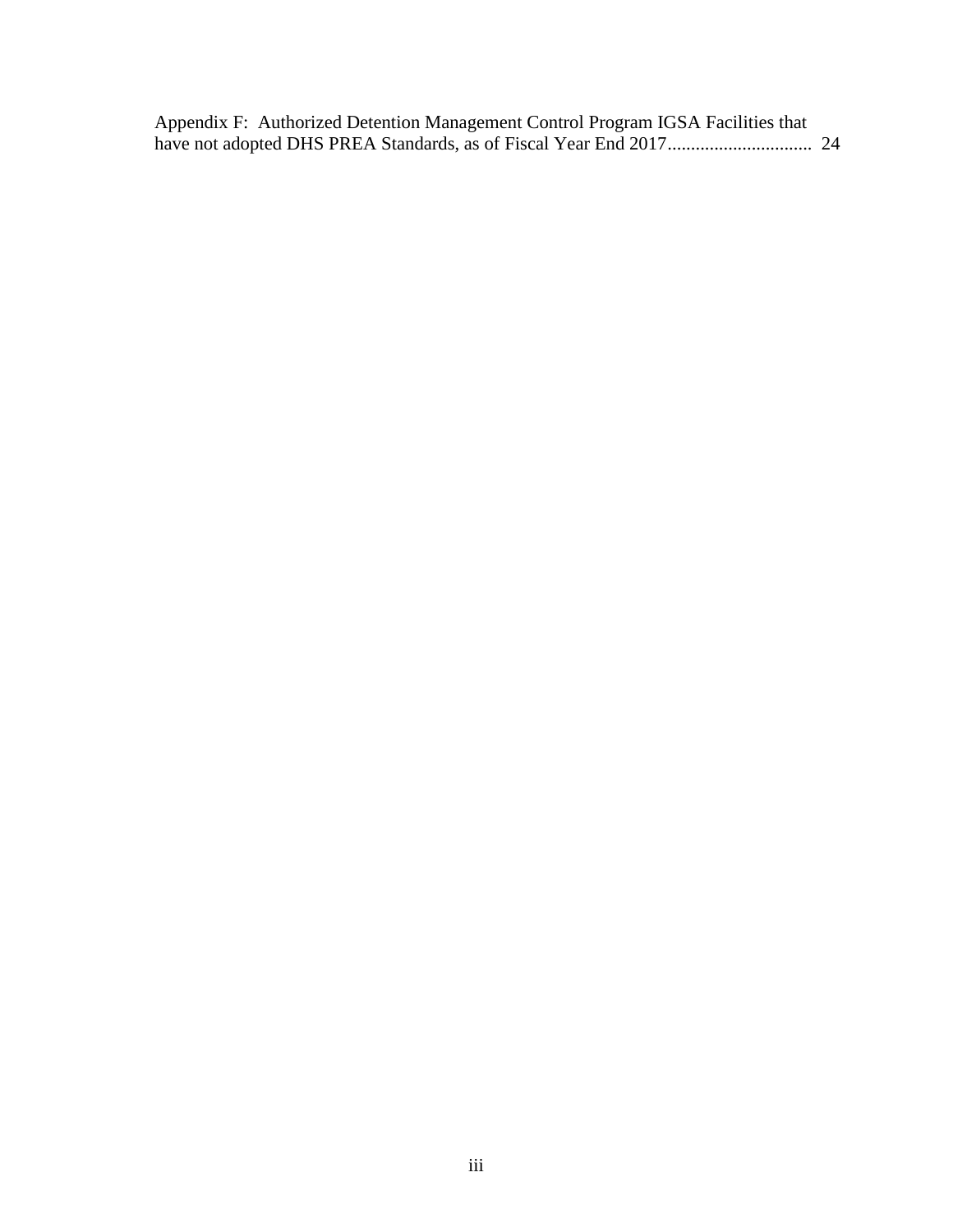#### <span id="page-4-0"></span>Legislative Requirement I.

This report was compiled in response to the Joint Explanatory Statement and House Report 114-668, which accompany the Fiscal Year (FY) 2017 Department of Homeland Security (DHS) Appropriations Act (P.L. 115-31).

The Joint Explanatory Statement says:

Within 45 days after the enactment of this Act, ICE shall report on its progress in implementing the 2011 Performance Based National Detention Standards, including the 2016 revisions, and requirements related to the Prison Rape Elimination Act, as detailed in the House report.

House Report 114-668 states:

Within 45 days after the date of enactment of this Act, ICE shall report on its progress in implementing the 2011 PBNDS and requirements related to PREA, including a list of facilities that are not yet in compliance; a schedule for bringing facilities into compliance; and current year and estimated future year costs associated with compliance.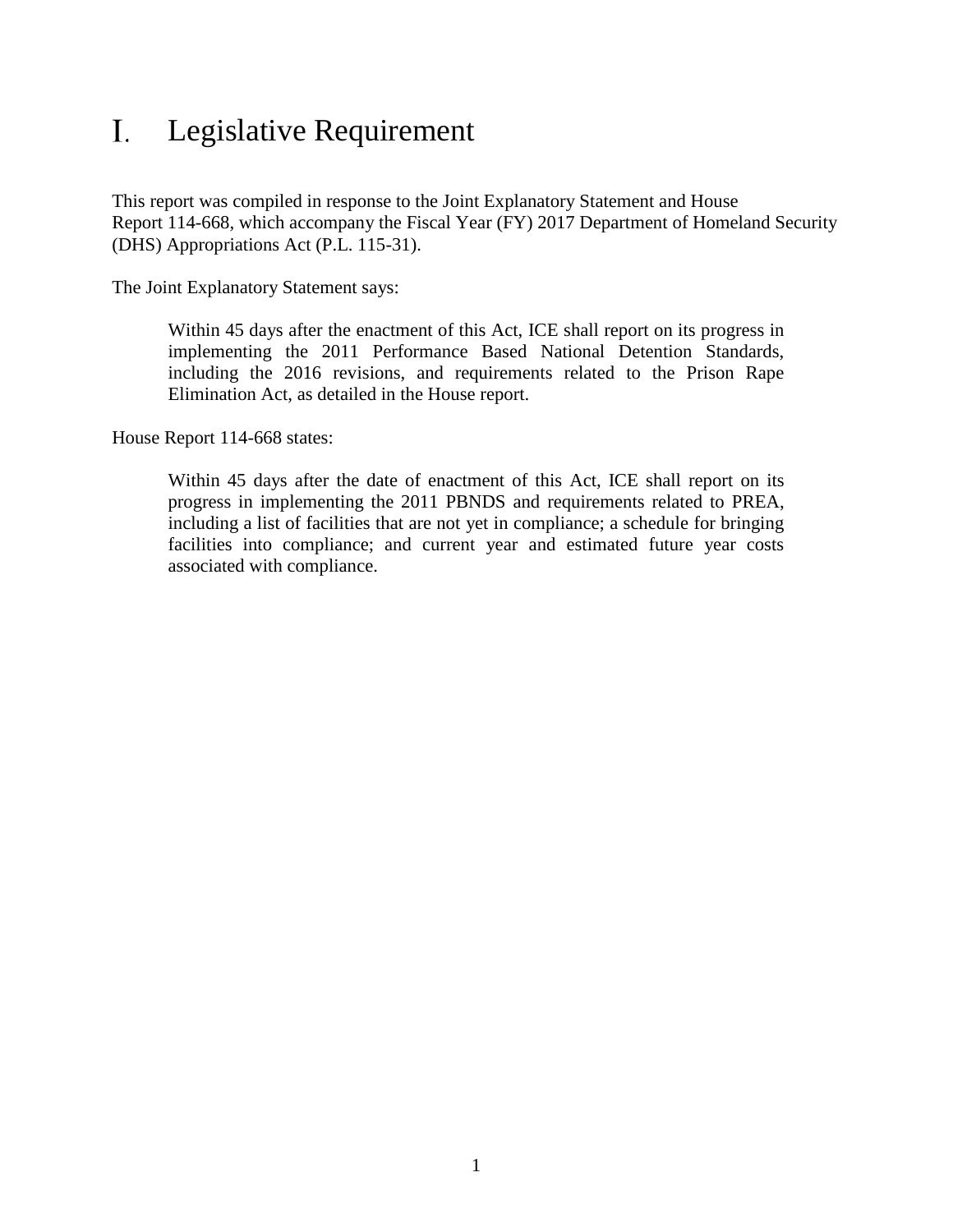#### <span id="page-5-0"></span> $II.$ Background

U.S. Immigration and Customs Enforcement (ICE) enforces federal laws governing border control, customs, trade, and immigration to promote homeland security and public safety. Through its Enforcement and Removal Operations (ERO), ICE identifies and apprehends removable aliens, detains them, and effectuates their removal from the United States.

Detention is a necessary tool that ICE uses to accomplish its important mission. Over the last 20 years, the Nation's immigration detention system has changed significantly—growing from an average daily population (ADP) of fewer than 7,500 detainees in FY 1995 to an ADP of 38,106 detainees for FY 2017.

Currently, ICE uses three sets of adult detention standards, as detailed below, to govern conditions of detention in its facilities. These standards specify the living conditions appropriate for detainees and ensure that detainees are treated with respect and dignity, and are provided the best possible care while in ICE custody.

The detention standards for a given facility are determined by considerations such as the facility's size, type, capacity to adhere to certain requirements, staffing, and actual or potential associated costs of executing physical or operational changes. Detention standards apply to a facility through the contract period, following negotiation between ICE and the contractor or locality operating the facility. The majority of ICE facilities receive an annual inspection to ensure compliance with the relevant detention standards.

The National [Detention Standards \(NDS\)](https://www.ice.gov/detention-standards/2000) issued in 2000 established consistent conditions of confinement, program operations, and management expectations within ICE's detention system. Today, NDS most frequently is applicable at county or city jails used by ICE pursuant to an intergovernmental service agreement (IGSA) or U.S. Marshals Service (USMS) Intergovernmental Agreement (IGA).

In 2008, ICE revised the NDS by creating the Performance-Based National Detention Standards (PBNDS) 2008. These updated standards, which were developed by a multidisciplinary ICE working group that also included other departmental stakeholders such as the DHS Office for Civil Rights and Civil Liberties (CRCL), delineate the results or outcomes to be achieved and enhanced safety, security, and conditions of confinement for detainees. The PBNDS 2008 prescribe both the expected outcomes of each detention standard and the expected practices required to achieve them.

In October 2009, DHS and ICE announced a series of detention reform initiatives as part of an ongoing effort to enhance the security and efficiency of the immigration detention system while prioritizing the health, safety, and well-being of detainees. These reforms—which were outlined in the October 2009 report to Congress, *Immigration Detention Overview and Recommendations*, and updated in the July 2012 report to Congress, *Detention Process Improvement and Reform* included the following recommendation, which has become a key agency initiative: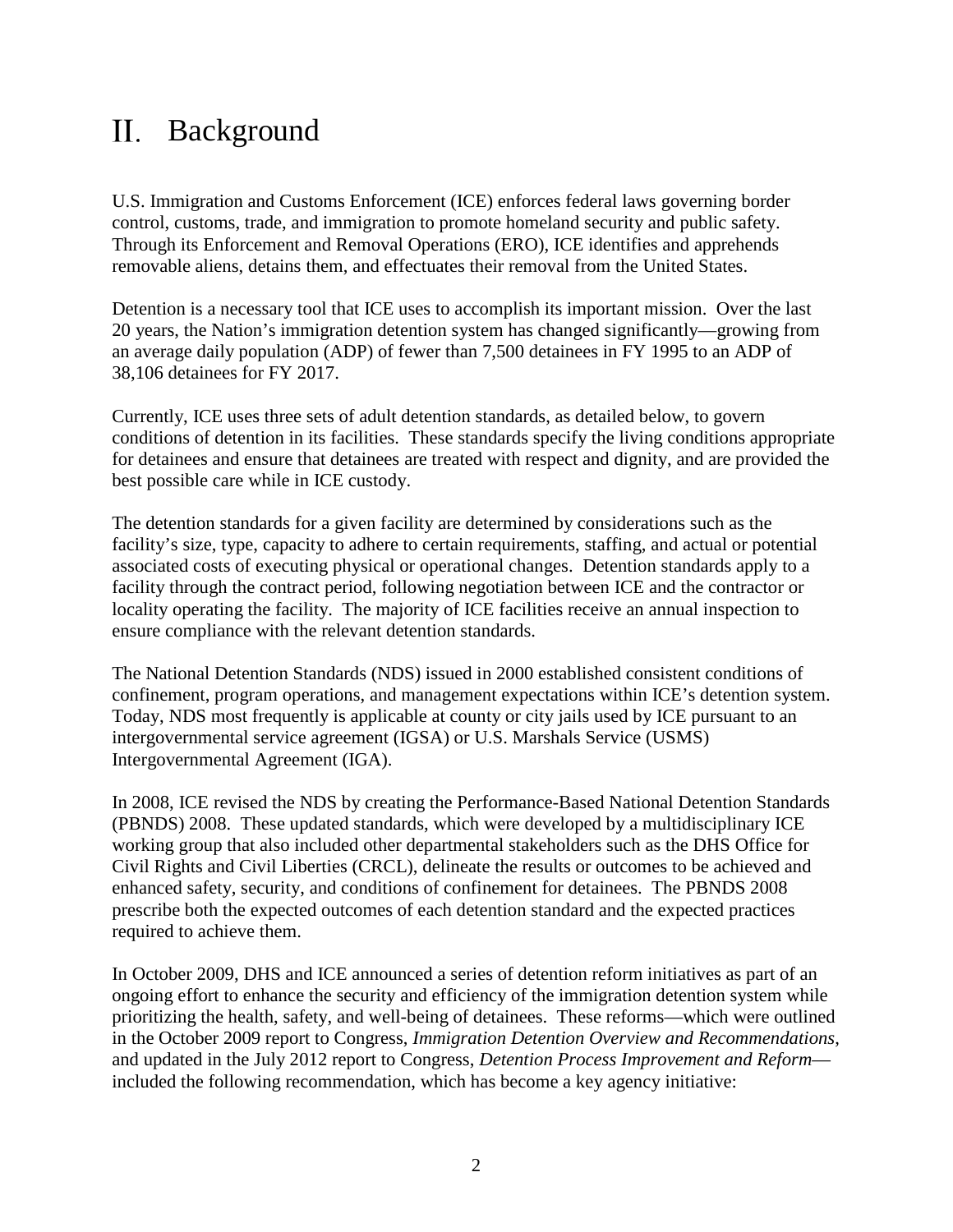In coordination with stakeholders, ICE should develop a new set of standards, assessments, and classification tools to inform care, custody restrictions, privileges, programs, and delivery of services consistent with risk level and medical care needs of the population. ICE should expand access to legal materials and counsel, visitation, and religious practice.

On February 27, 2012, ICE issued PBNDS 2011. ICE tailored these revised standards developed in collaboration with ICE personnel, numerous agency stakeholders, and DHS CRCL—to meet the needs of its diverse detention population. Since that time, ICE has implemented PBNDS 2011 successfully at 31 facilities, representing almost 60 percent of ICE's FY 2017 ADP.

On January 11, 2017, ICE issued a revised version of PBNDS 2011. The revisions were developed in coordination with the agency stakeholders and CRCL, incorporate legal and regulatory requirements, and update text to match existing ICE and ERO policies. The major revisions covered: full implementation of the DHS standards, disability accommodation, language access and communication assistance, disciplinary system and special management units, suicide prevention, detainees with serious mental illness, tracking and reporting assaults, identification and monitoring of pregnant detainees, religious meals, and use of force at detention facilities.

ICE requested adoption of the revisions for detention facilities covered by PBNDS 2011 through a bilateral contract modification of the facility's contract. All PBNDS 2011 facilities also were informed that they would be inspected against the new requirements by June 30, 2017.

As of November 29, 20[1](#page-6-0)7, 26 of the  $30<sup>1</sup>$  applicable detention facility contracts requiring the revised version of PBNDS 2011 have been modified to incorporate the revisions. ICE is working with the remaining facilities on adoption and expects the final modifications to be complete by the end of FY 2018.

On March 7, 2014, DHS issued Final Rule, 6 CFR Part 115, Standards to Prevent, Detect, and Respond to Sexual Abuse and Assault in Confinement Facilities, also known as the DHS (Prison Rape Elimination Act of 2003 (PREA) Standards. The DHS PREA Standards establish robust safeguards against sexual abuse and assault of individuals in DHS custody. Meeting a commitment made in the preamble to the DHS PREA Standards, ICE implemented the standards through contract modifications at all ICE-dedicated detention facilities.<sup>[2](#page-6-1)</sup> The DHS PREA Standards are binding at 38 facilities. These facilities house 67 percent of FY 2017 ICE ADP,

 $\overline{a}$ 

<span id="page-6-0"></span><sup>&</sup>lt;sup>1</sup> Two additional facilities were contacted but are no longer in use by ICE, so the modification was not pursued for these two. One additional facility signed onto PBNDS 2011 following the issuance of the revisions so a modification was not necessary; this new facility is included in other areas of this report, which lists a total of 31 facilities operating under the PBNDS 2011.

<span id="page-6-1"></span><sup>&</sup>lt;sup>2</sup> Dedicated detention facilities are those that exclusively house ICE detainees.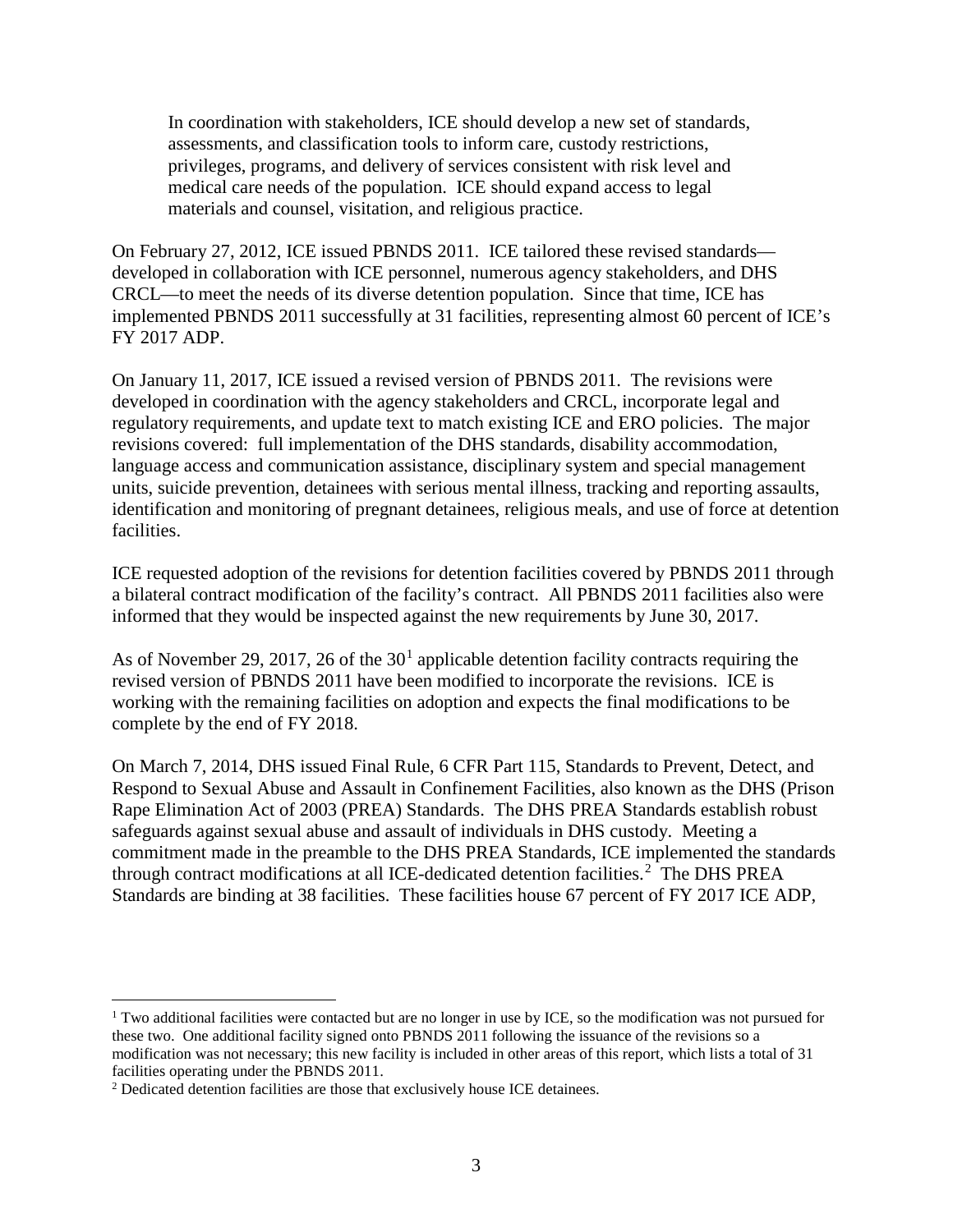and 85 percent of the ICE ADP when excluding detainees held in USMS-contracted facilities (which are covered by the U.S. Department of Justice (DOJ) PREA regulation).<sup>[3](#page-7-0)</sup>

This report provides an update on ICE's progress in implementing PBNDS 2011 and the DHS PREA Standards at ICE detention facilities.

 $\overline{a}$ 

<span id="page-7-0"></span><sup>&</sup>lt;sup>3</sup> The preamble to the DHS PREA Standards states that the standards "do not apply to facilities used by ICE pursuant to an agreement with a DOJ entity (e.g., BOP facilities) or between a DOJ entity (e.g., USMS) and a state or local government or private entity . . . because they are not 'operated by or pursuant to contract with U.S. Immigration and Customs Enforcement.'"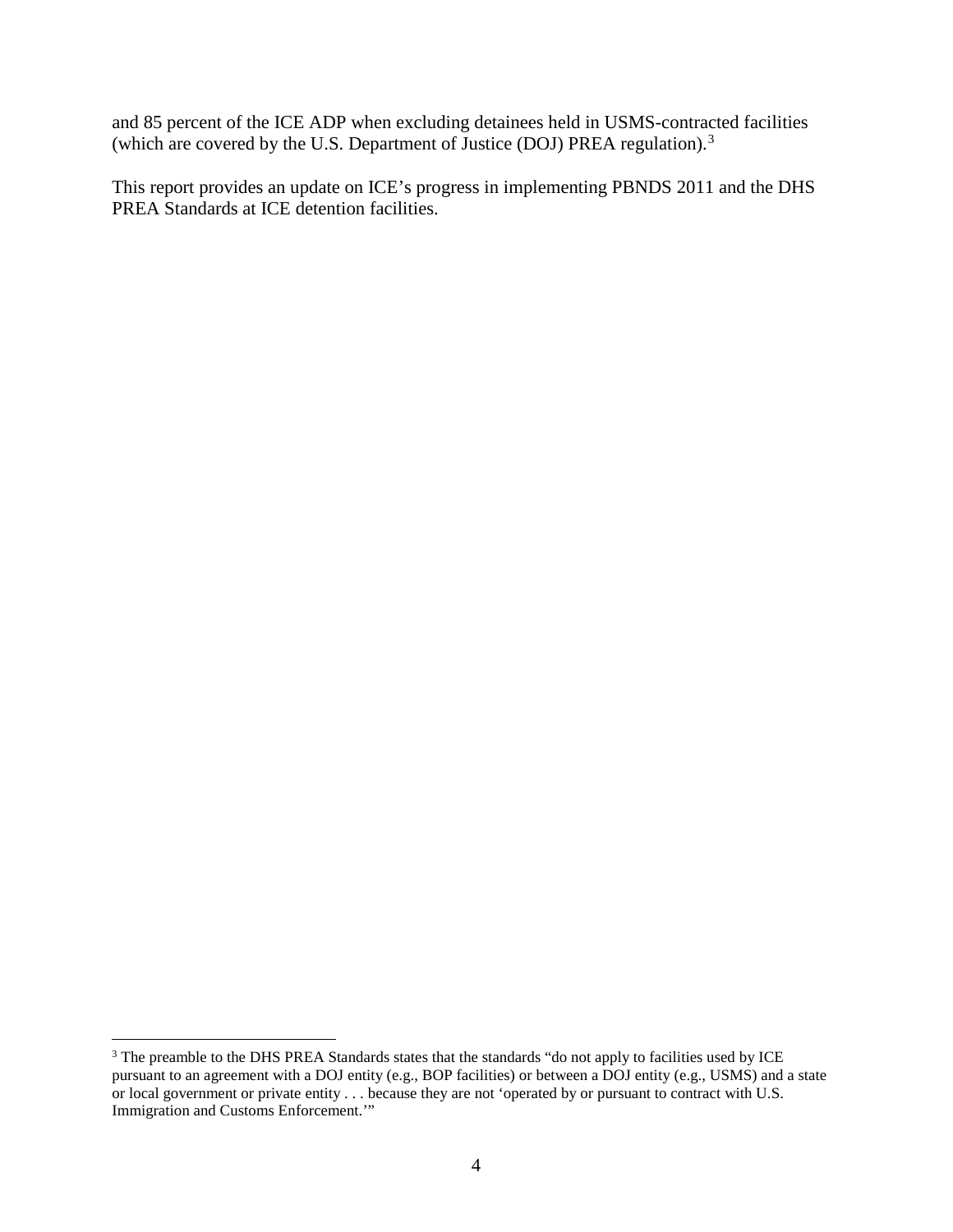# <span id="page-8-0"></span>III. Implementation of 2011 Performance-Based National Detention Standards and DHS Prison Rape Elimination Act Standards

ICE operates the largest civil detention system in the Nation, and detention remains an important and necessary part of immigration enforcement. In FY 2017, ICE maintained an ADP of 38,106 detainees and booked more than 320,000 individuals into ICE custody. The average length of stay in ICE custody was 44 days. Fifty percent of the ICE-detained population was removed or released within 16 days, 75 percent was removed or released within 48 days, and 90 percent was removed or released within 109 days. ICE is committed to ensuring that detainees in ICE custody reside in safe, secure, and humane environments and under appropriate conditions of confinement. ICE detention standards and DHS PREA safeguards are among the important mechanisms that ICE utilizes for meeting this commitment.

## <span id="page-8-1"></span>A. PBNDS 2011

## <span id="page-8-2"></span>**Overview**

On February 27, 2012, ICE issued PBNDS 2011 to address the unique needs of ICE's detainee population. ICE designed the revised standards to improve medical and mental health services, implement stronger protections against sexual assault, increase access to legal services and religious opportunities, improve communication for detainees with limited English proficiency, improve the process for reporting and responding to complaints, and increase recreation and visitation.

More specifically, the PBNDS 2011:

- Improves medical and mental health care services by: requiring the expanded availability of mental health care staff; requiring faster response times for sick call requests and evaluations of detainees with identified health needs; and ensuring closer monitoring of detainees with serious medical and mental health conditions.
- Reinforces protections against sexual abuse and assault in facilities by: strengthening requirements for screening, staff training, and detainee education; establishing procedures to ensure the protection and appropriate housing of victims; establishing protocols for conducting prompt and thorough investigations in coordination with criminal law enforcement entities; and putting in place requirements for tracking and monitoring data relating to sexual abuse and assault incidents.
- Broadens detainee access to communications with family, friends, and legal representatives with extended visitation time and enhanced access to telephones.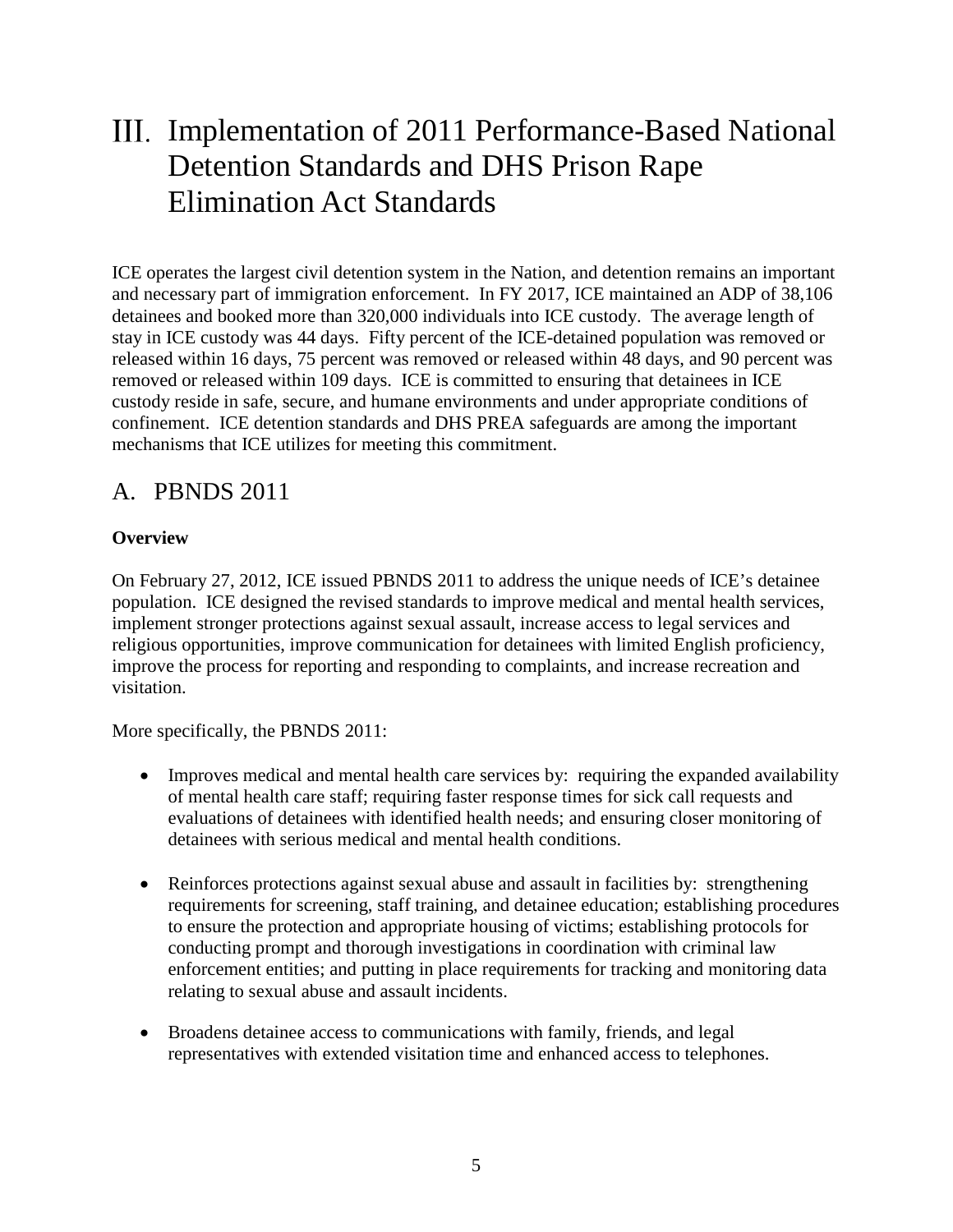- Enhances detainee access to legal resources through increasing availability of staff assistance and enabling detainees to attend legal rights group presentations.
- Enhances procedures for reviewing and responding to detainee grievances by: providing for additional levels of review and decreased facility response times; encouraging direct detainee communication with ICE regarding grievances or facility responses; and specifying measures for addressing any indications of retaliation against detainees who have filed grievances.
- Improves communication assistance services for detainees with limited English proficiency or disabilities by mandating more-specific interpretation and translation services.
- Augments religious opportunities by authorizing a greater number of religious practices and implementing a process for recruiting external religious service providers.

PBNDS 2011 also introduced the concept of "optimal" compliance through the development of 18 optimal provisions across nine detention standards. Optimal provisions are adopted through contract negotiation between ICE and the service provider, and are in addition to the mandatory requirements to which a facility is bound when it adopts PBNDS 2011. Examples include increased recreation and visitation hours, increased access to law libraries, and enhanced programming.

On January 11, 2017, ICE issued revisions to the PBNDS 2011. The 2016 revisions updated the detention standards to incorporate applicable regulations, including the DHS PREA Standards, Section 504 of the Rehabilitation Act of 1973, 29 U.S.C. § 794, as amended (Section 504), and updated ICE policy. The updates to the PBNDS 2011 included:

- DHS PREA Standards. The most significant PBNDS 2011 revisions are to PBNDS 2011 Standard 2.11: "Sexual Abuse and Assault Prevention and Intervention." The revised 2.11 standard includes requirements of ICE Directive 11062.2, *Sexual Abuse and Assault Prevention and Intervention (SAAPI)*, and implements all the requirements in the DHS PREA Standards that are applicable to ICE detention facilities and facility personnel. Additionally, these requirements affect numerous aspects of detention facility policies and procedures, requiring revisions to 11 other standards including but not limited to custody classifications, facility security and control, hold rooms, detainee searches, medical care, grievance procedures, and visitation.
- Section 504. ICE detention facilities are required to comply with Section 504, which prohibits discrimination based on disability and requires facilities to provide detainees with disabilities equal access to its programs and activities through the provision of appropriate accommodations, modifications, and services. The PBNDS revisions include a new detention standard, "4.8 Disability Identification, Assessment, and Accommodation," which establishes processes to ensure compliance by detention facilities with the requirements of Section 504.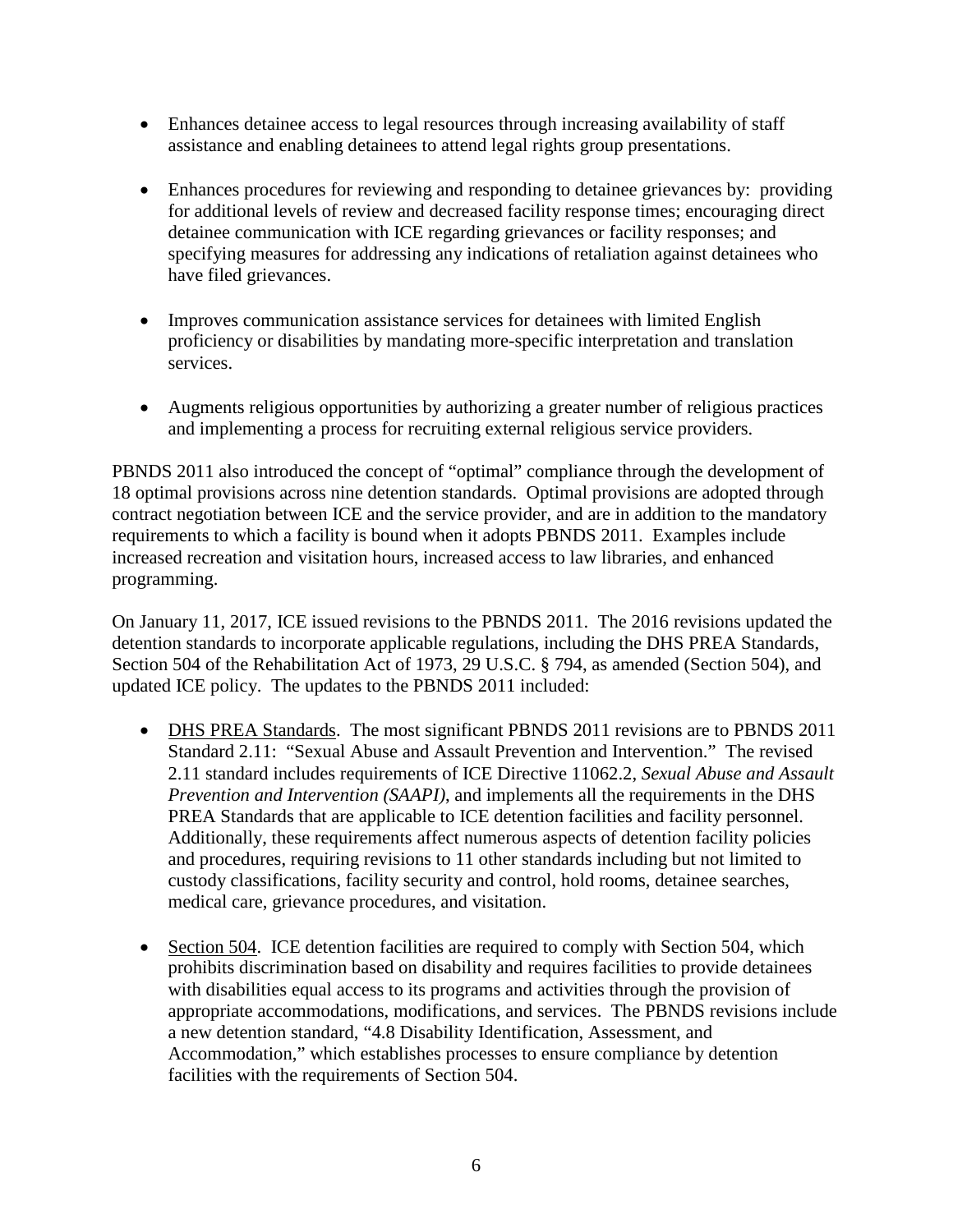- Use of Special Management Units. Standard 2.12 "Special Management Units" was revised to incorporate requirements from ICE Directive 11065.1, *Review of the Use of Segregation for ICE Detainees*, including the requirement that the facility notify the appropriate ICE field office of detainees held in special management units (SMU) for 14 days, and as soon as possible but no later than 72 hours for detainees who have a mental illness or a serious medical illness or serious physical disability. Additional changes were made to Standard 2.12 and to Standard 3.1 Disciplinary System to incorporate a number of the recommendations related to the care of detainees with mental illness and the length of disciplinary sanctions made by DOJ in its "Report and Recommendations Concerning the Use of Restrictive Housing," pursuant to a presidential memorandum directing all agencies using restrictive housing to review the DOJ report and implement corresponding changes. 81 Fed. Reg. 11995 (March 7, 2016).
- Suicide Prevention and Intervention. Standard 4.6 "Significant Self-harm and Suicide Prevention and Intervention" was revised to incorporate best practices to reduce the frequency of suicide attempts in ICE detention facilities and to ensure the appropriate placement and supervision of detainees on suicide precautions, including requirements that facilities establish a multidisciplinary suicide prevention committee and that staff only house suicidal detainees in the SMU as a last resort.
- Incorporation of requirements from other ICE and ERO policies. These include:
	- o ICE Policy No. 11067.1: *Identification of Detainees with Serious Mental Disorders or Conditions* (May 7, 2014) (requiring facilities to notify ICE field offices of detainees with specified serious mental disorders) – this notification requirement has been expanded in Standard 4.3 Medical Care to include detainees with specified serious physical illnesses;
	- o ERO Memorandum, *Protocol on Reporting and Tracking of Assaults* (June 8, 2006) (requiring the reporting of sexual and physical assaults);
	- o ERO Memorandum, *Identification and Monitoring of Pregnant Detainees* (August 2016) (requiring the reporting of detainees determined to be pregnant)<sup>[4](#page-10-1)</sup>;
	- o ERO Bulletin 14-ERO0001, *Accommodation of Kosher Meals* (April 2014) (explaining facility and ICE obligations to accommodate detainees' religious dietary requirements); and
	- o ERO broadcast, *Use of Force at ICE Detention Facilities* (October 19, 2016) (clarifying the types of staff uses of force that detention facilities must report to ICE field offices).

### <span id="page-10-0"></span>**PBNDS 2011 Implementation**

The application of new detention standards at any given detention facility requires negotiation with the contractor or locality operating the facility, and execution of a separate contract modification incorporating the standards into the facility's agreement with ICE. The initial rollout of PBNDS required extensive discussions with detention facility operators regarding the

<span id="page-10-1"></span> $\overline{a}$ <sup>4</sup> This memorandum has been replaced by a new ICE directive of the same name issued in December 2017. The new directive is consistent with the PBNDS 2011 revisions.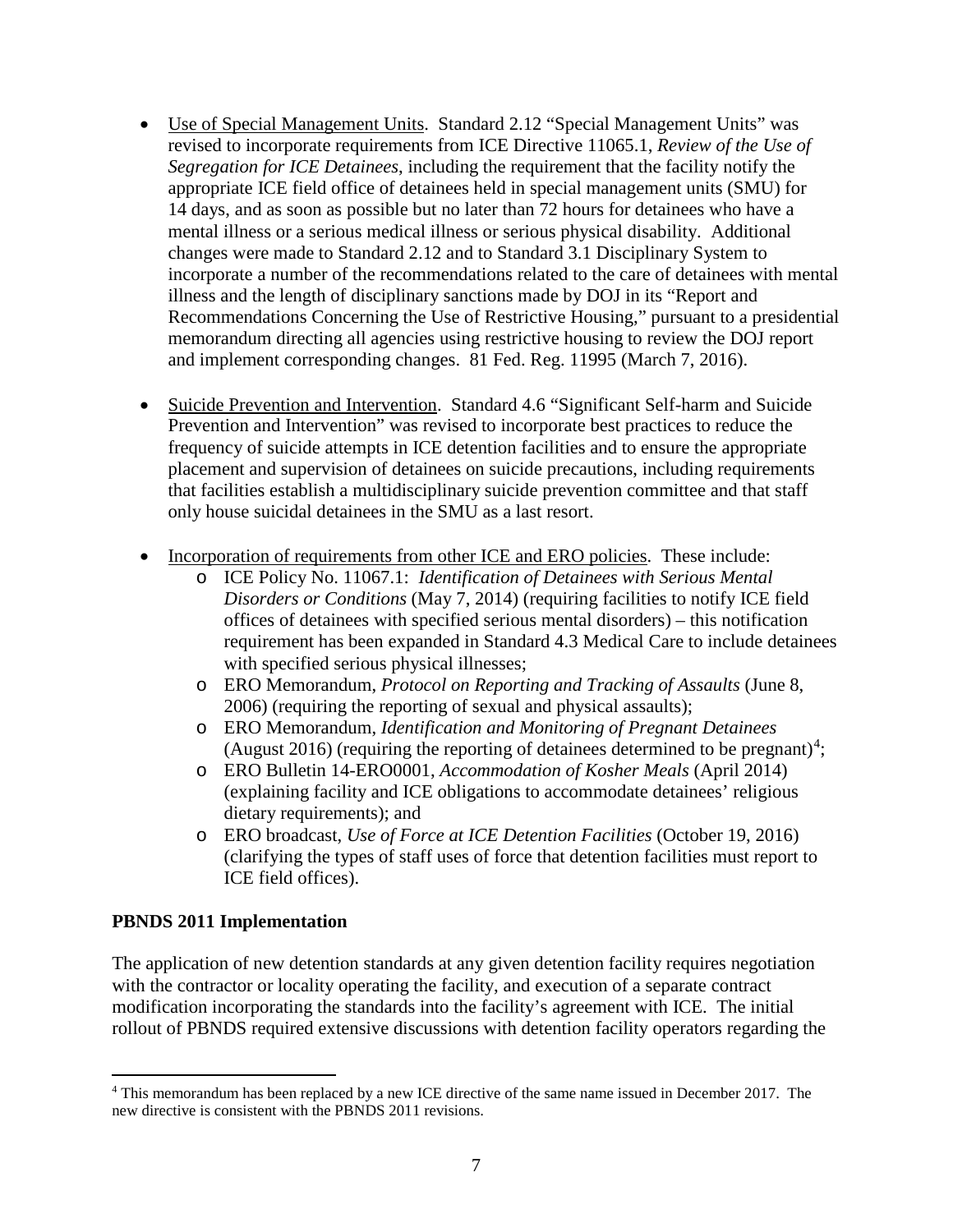new provisions prior to the contract modifications being finalized. Accordingly, ICE focused its initial efforts on dedicated facilities, which house the greatest numbers of detainees.

As of the end of FY 2017, ICE implemented PBNDS 2011 at all ICE-dedicated adult detention facilities, which consist of five government-owned service processing centers (SPC), seven privately operated contract detention facilities (CDF), and 12 dedicated intergovernmental service agreement facilities (IGSA). Seven nondedicated IGSA facilities also have adopted PBNDS 2011.<sup>[5](#page-11-2)</sup> ICE has implemented PBNDS 2011 at 31 facilities, housing nearly 60 percent of ICE's ADP in FY 2017. [6](#page-11-3)

ICE continues to pursue implementation of these standards at any new dedicated detention facility, meaning any facility used for exclusively ICE or federal detainees. ICE does not anticipate deploying PBNDS 2011 to smaller nondedicated detention facilities; the PBNDS 2011 has extensive requirements related to all aspects of detention operations that are not appropriate to require for facilities managing mixed populations including state or local inmate populations.

## <span id="page-11-0"></span>B. DHS PREA Standards

## <span id="page-11-1"></span>**Overview**

On March 7, 2014, DHS promulgated a regulation under PREA (P.L. 108-79), to prevent, detect, and respond to sexual abuse and assault in detention facilities, *Standards to Prevent, Detect, and Respond to Sexual Abuse and Assault in Confinement Facilities* (DHS PREA Standards). The DHS PREA Standards followed the President's May 17, 2012, memorandum, "Implementing the Prison Rape Elimination Act," which directed all federal agencies with confinement facilities to work with the Attorney General to create rules or procedures setting standards to prevent, detect, and respond to sexual abuse in confinement facilities. The DHS PREA Standards also followed the Violence Against Women Reauthorization Act of 2013, which directed DHS to publish a final rule adopting national standards for the detection, prevention, reduction, and punishment of rape and sexual assault in facilities that maintain custody of aliens detained for a violation of U.S. immigrations laws. The DHS PREA Standards require extensive planning and training for officers and others who work in detention facilities, and establish standards for audits and compliance reviews. The DHS PREA Standards include two sets of standards tailored to the types of confinement facilities used by ICE and U.S. Customs and Border Protection (CBP):

<span id="page-11-2"></span> $\overline{a}$ <sup>5</sup> ICE discontinued its use of the Rolling Plains Detention Center in the second half of FY 2017. Rolling Plains was an IGSA facility covered under PBNDS 2011; therefore, it is not included in the total number of PBNDS 2011 facilities, but its ADP is included in the total PBNDS 2011 ADP. Additionally, ICE signed a contract modification with the Johnson County Jail in January 2017, which included the adoption of PBNDS 2011.

<span id="page-11-3"></span><sup>&</sup>lt;sup>6</sup> The first set of detention standards, known as NDS, was issued in 2000 and most frequently is applicable at county or city jails used by ICE pursuant to an IGSA or USMS IGA. In FY 2017, NDS covered 24 percent of the ICE ADP. ICE's 2008 PBNDS (PBNDS 2008) subsequently revised these standards to delineate more clearly the results or outcomes to be achieved, and to improve safety, security, and conditions of confinement for detainees. In FY 2017, PBNDS 2008 covered 11 percent of the ICE ADP. ICE Family Residential Standards (FRS) were developed in 2007 to bolster best practices in family detention and are applicable to ICE's three family residential facilities, as well as to one adult detention facility that exclusively houses female detainees. In FY 2017, FRS covered 5 percent of the ICE ADP.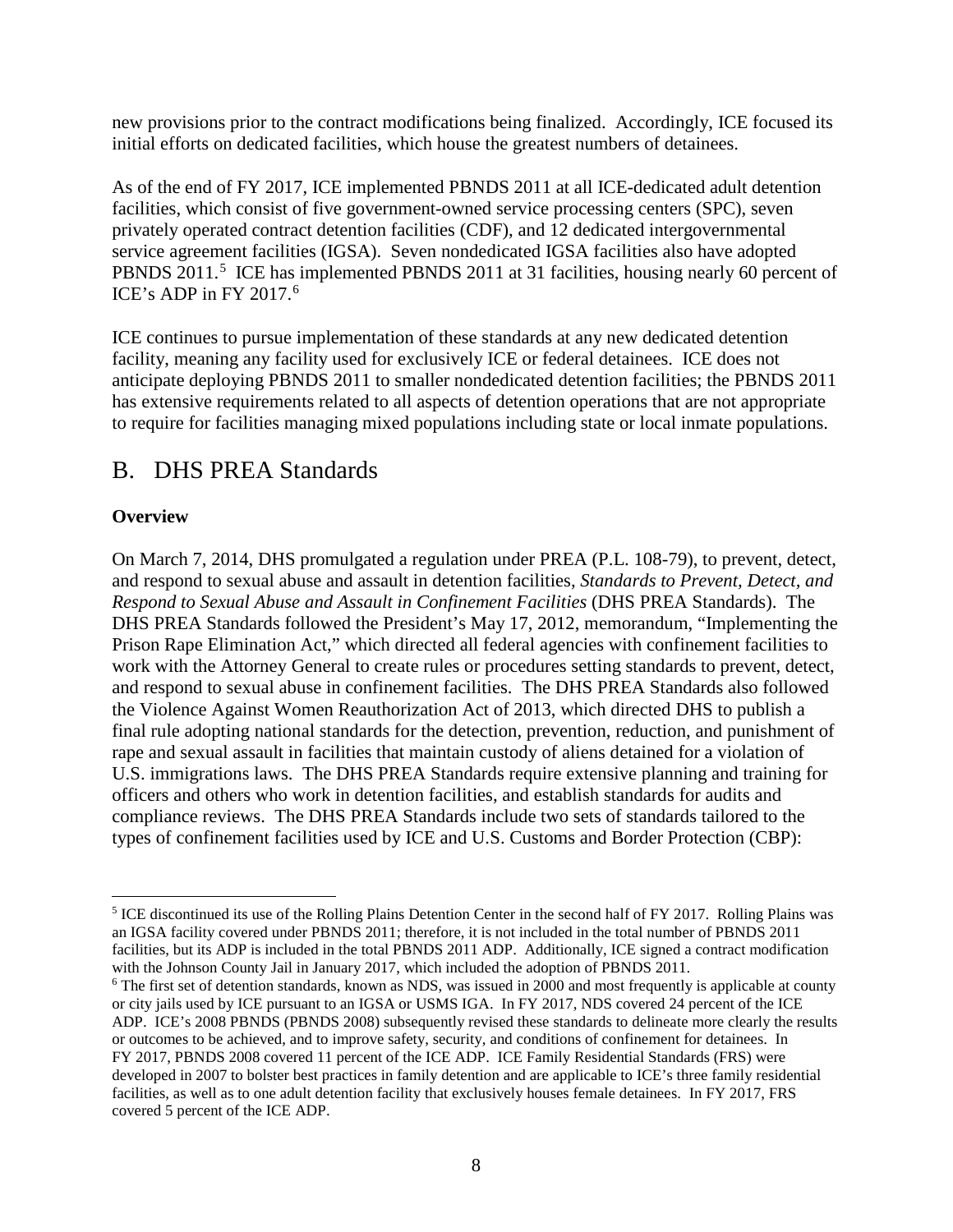- Immigration detention facilities (Subpart A): facilities overseen by ICE and used for longer term detention of individuals in immigration proceedings or awaiting removal from the United States; and
- Holding facilities (Subpart B): facilities used by ICE and CBP for temporary administrative detention of individuals pending release from custody or transfer to a court, jail, prison, other agency, or other unit of the facility or agency.

The DHS PREA Standards cover prevention and responsive planning, hiring procedures, the training and education of both employees and detained individuals, assessment for risk of sexual victimization and abusiveness, reporting requirements, the agency's official response following an allegation of sexual abuse or assault, procedures for both criminal and administrative investigations, the provision of medical and mental health care, and audits for compliance procedures, among other areas.

The DHS PREA Standards include requirements related to:

- Development of a zero-tolerance policy
- Designation of an ICE prevention of sexual assault (PSA) coordinator
- Training of security staff and all employees who may have contact with detainees in proper procedures
- Specialized training for agency and facility investigators and for medical or mental health practitioners in detention facilities
- Consideration of the effect of design or modification of facilities on the ability to protect detainees from sexual abuse
- Development of policies and procedures to ensure that detainees have multiple ways to report sexual abuse, retaliation for reporting sexual abuse, or staff neglect or violations of responsibilities that may have contributed to such incidents
- Development of investigation and evidence protocols to ensure that each allegation of sexual abuse or sexual assault is investigated or referred to an appropriate investigative authority
- Assurance of effective disciplinary sanctions for staff misconduct, neglect, or violations
- Detainee access to medical and mental health assessments, counseling, and support
- Establishment of effective data collection and review procedures
- Requirements for an audit every 3 years of each immigration detention facility that has adopted the DHS PREA Standards, and of every holding facility that houses detainees overnight

#### <span id="page-12-0"></span>**Implementation of Sexual Abuse and Assault Safeguards**

Prior to the issuance of the DHS PREA Standards, ICE had developed strong safeguards against sexual abuse or assault of its detainees in both agency policies and the ICE detention standards.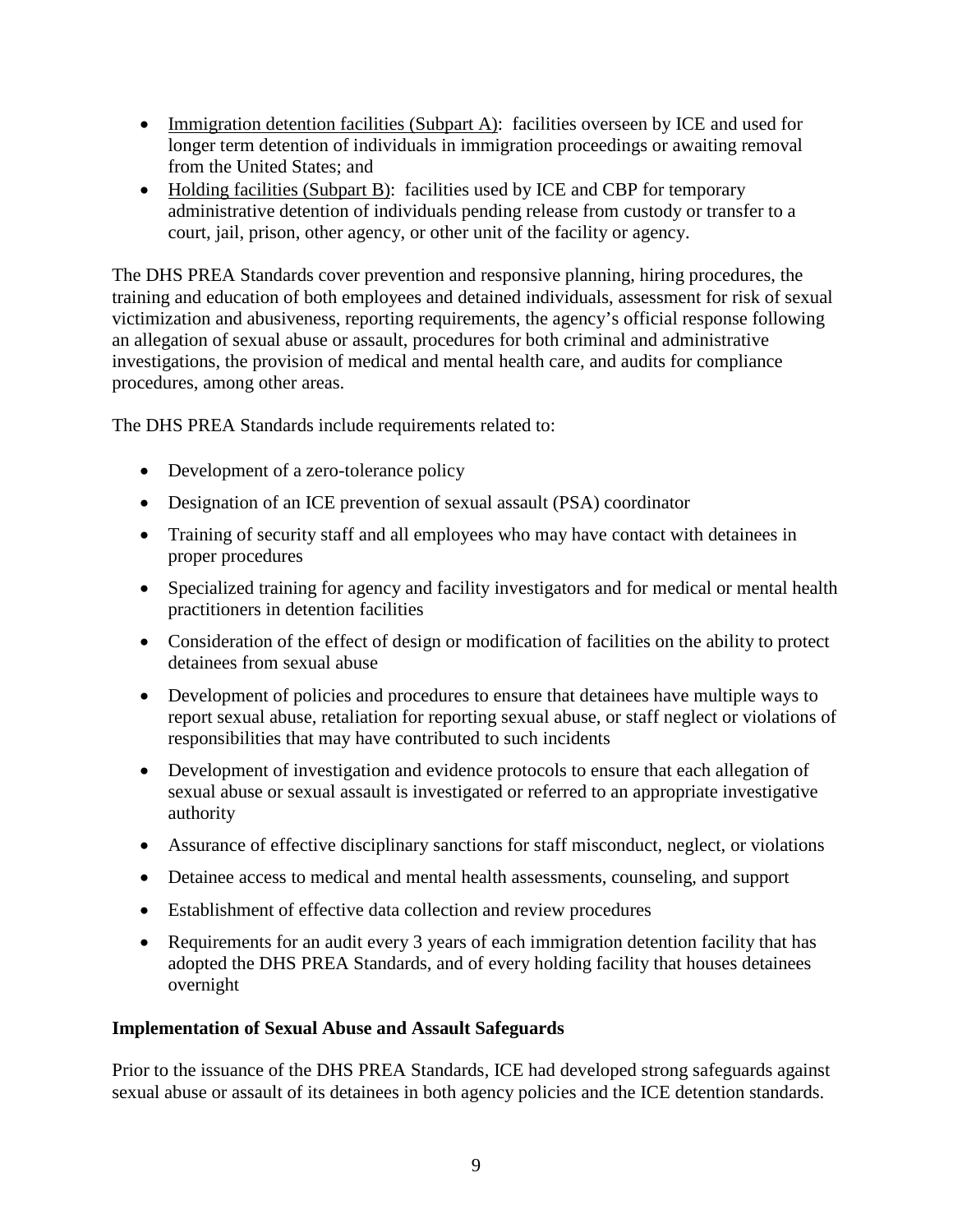ICE built on the foundation established by these policies as it proceeded with its implementation of the DHS PREA requirements.

Both PBNDS 2008 and PBNDS 2011 contain sexual abuse and assault prevention and intervention standards that outline responsibilities for facility detention staff. These standards include requirements for screening, training, timely reporting and notification, protection of victims, provision of medical and mental health care, and the investigation and tracking of incidents. In May 2012, ICE sent a letter to all detention facilities with an ADP of greater than 10 detainees and with which ICE had an IGSA or a contract, requesting that they implement PBNDS 2011 Standard 2.11 "Sexual Abuse and Assault Prevention and Intervention." As a result, 57 detention facilities not otherwise covered by PBNDS 2011 agreed to sign contract modifications adopting Standard 2.11.

In May 2012, ICE issued the agencywide Directive 11062.1, *Sexual Abuse and Assault Prevention and Intervention* (SAAPI), which established a zero-tolerance policy for sexual abuse and assault of all individuals in ICE custody, and outlined duties of agency employees for timely reporting, coordinating response and investigation, and effective monitoring of all incidents of sexual abuse or assault. ICE revised and reissued the ICE SAAPI Directive in May 2014 to incorporate the additional agency requirements established under the DHS PREA Standards. SAAPI requires ICE to ensure thorough responses to and investigations of all allegations, even when the allegation occurred at a detention facility not covered by the DHS PREA Standards.

In September 2014, ICE also promulgated a new ERO directive, *Operations of ERO Holding Facilities*, which incorporates DHS PREA Subpart B requirements specifically applicable to ERO hold rooms and staging facilities. ICE holding facilities exclusively are owned and operated by ICE and are used for the short-term detention of individuals, typically 24 or fewer hours. This ERO policy complements SAAPI by outlining requirements for screening for risk, conducting appropriate searches, and ensuring an immediate response to allegations.

The DHS PREA Standards require the appointment of an agencywide PSA coordinator to lead in the development, implementation, and oversight of agency efforts to comply with the DHS PREA Standards. SAAPI further requires the designation of specially trained coordinators at each ICE field office as well as personnel from relevant ICE Headquarters divisions to collaborate in compliance with and implementation of the standards. The ICE agency PSA coordinator provides regular guidance and technical assistance to the field and works closely with the designated PSA coordinators for ERO and the ICE Office of Professional Responsibility (OPR).

In May 2015, ICE developed and deployed a new interactive database to track all allegations of sexual abuse and assault and to record information about responsive actions and investigative results. OPR and ERO collaborate daily to review ICE's response to every new allegation of sexual abuse and assault. As required by SAAPI, the ICE PSA coordinator submits quarterly reports to the ICE Detention Monitoring Council (DMC), along with monthly reports to a subcommittee of the DMC. The DMC is an ICE intra-agency council that ensures that senior leadership from all ICE programs with detention responsibility jointly examines serious issues, incidents, findings, and allegations related to conditions of detention.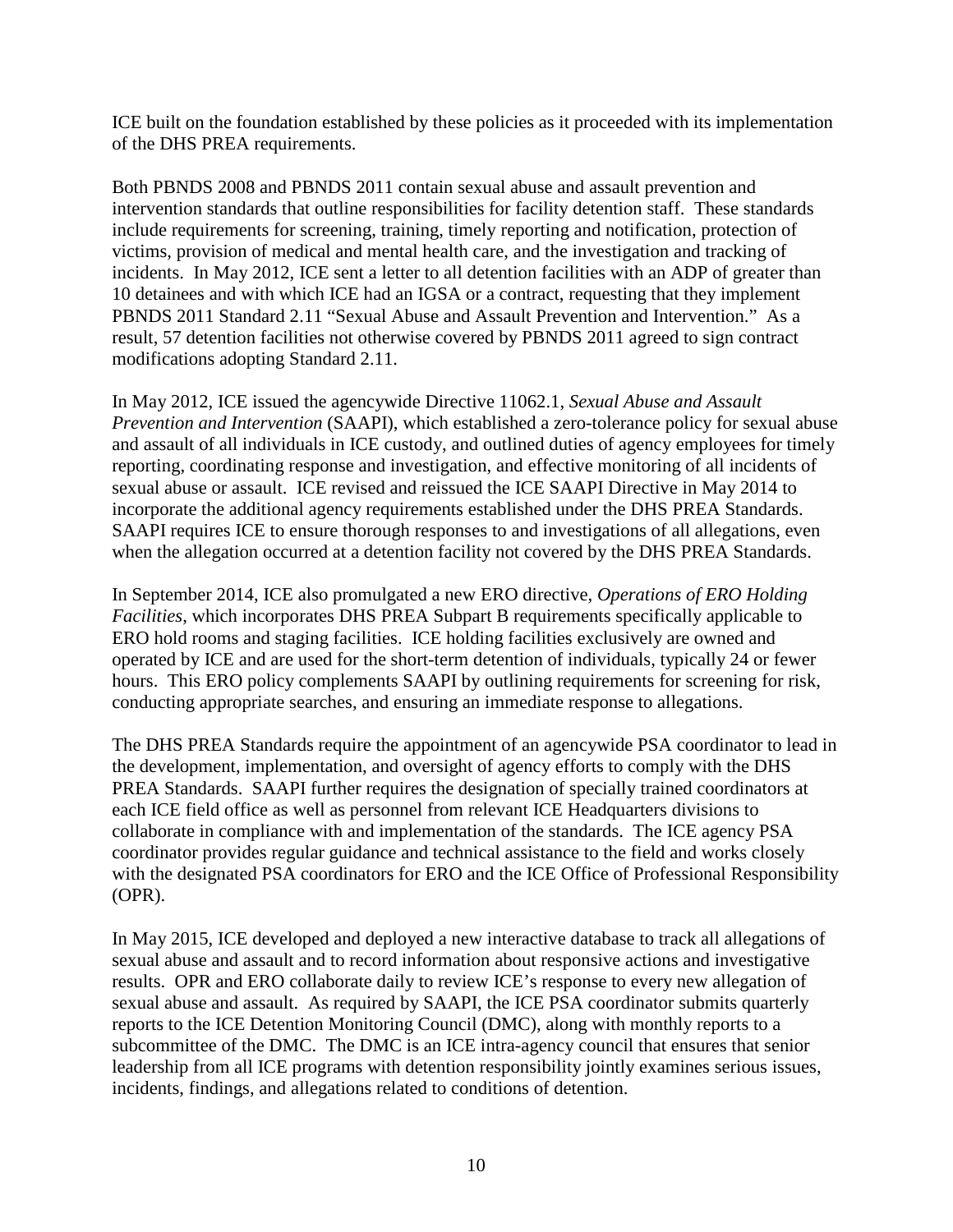#### <span id="page-14-0"></span>**PREA Implementation**

The DHS PREA Standards require that all new, renewed, or substantively modified detention facility contracts incorporate the standards. By the end of FY 2017, the DHS PREA Standards were binding contractually at 38 detention facilities. These facilities house 67 percent of FY 2017 ICE ADP, and 85 percent of the ICE ADP when excluding detainees held in USMScontracted facilities (which are covered by the DOJ PREA regulation). Further, in the same period, SAAPI standards contained in either the DHS PREA Standards or PBNDS were binding contractually at facilities housing approximately 83 percent of the ICE ADP, covering 97 percent of ICE's ADP when excluding USMS-contracted facilities. Pursuant to a commitment made in the preamble to the DHS PREA Standards, ICE successfully implemented the DHS PREA Standards at all 28 dedicated ICE facilities within 18 months of the regulation's effective date of May 6, 2014. ICE also has implemented the DHS PREA Standards at 11 nondedicated facilities.

#### <span id="page-14-1"></span>**PREA Audits**

Immigration detention facilities covered by the DHS PREA Standards must be audited within 3 years of adopting the standards and at least once every 3 years thereafter. Certain ICE holding facilities also must be audited by July 6, 2018. Holding facilities deemed by this initial audit to be "low risk" subsequently must be audited at least once every 5 years; holding facilities deemed not to be "low risk" during the initial audit must be audited at least once every 3 years.

To facilitate DHS PREA audits of ICE facilities, OPR, in coordination with other agency programs, solicited and secured a contract vendor to perform the audits. To promote a consistent and unified approach to conducting the audits required under the DHS PREA Standards, ICE and CBP partnered to award a joint audit contract, although ICE and CBP manage implementation of their respective DHS PREA audits independently. ICE OPR is responsible for managing the DHS PREA contract and the ICE PREA audit program.

DHS PREA audits of ICE immigration detention and holding facilities began in February 2017, and ICE OPR has established an aggressive audit schedule to facilitate the completion of initial audits of all applicable immigration detention and holding facilities within the regulatory deadline.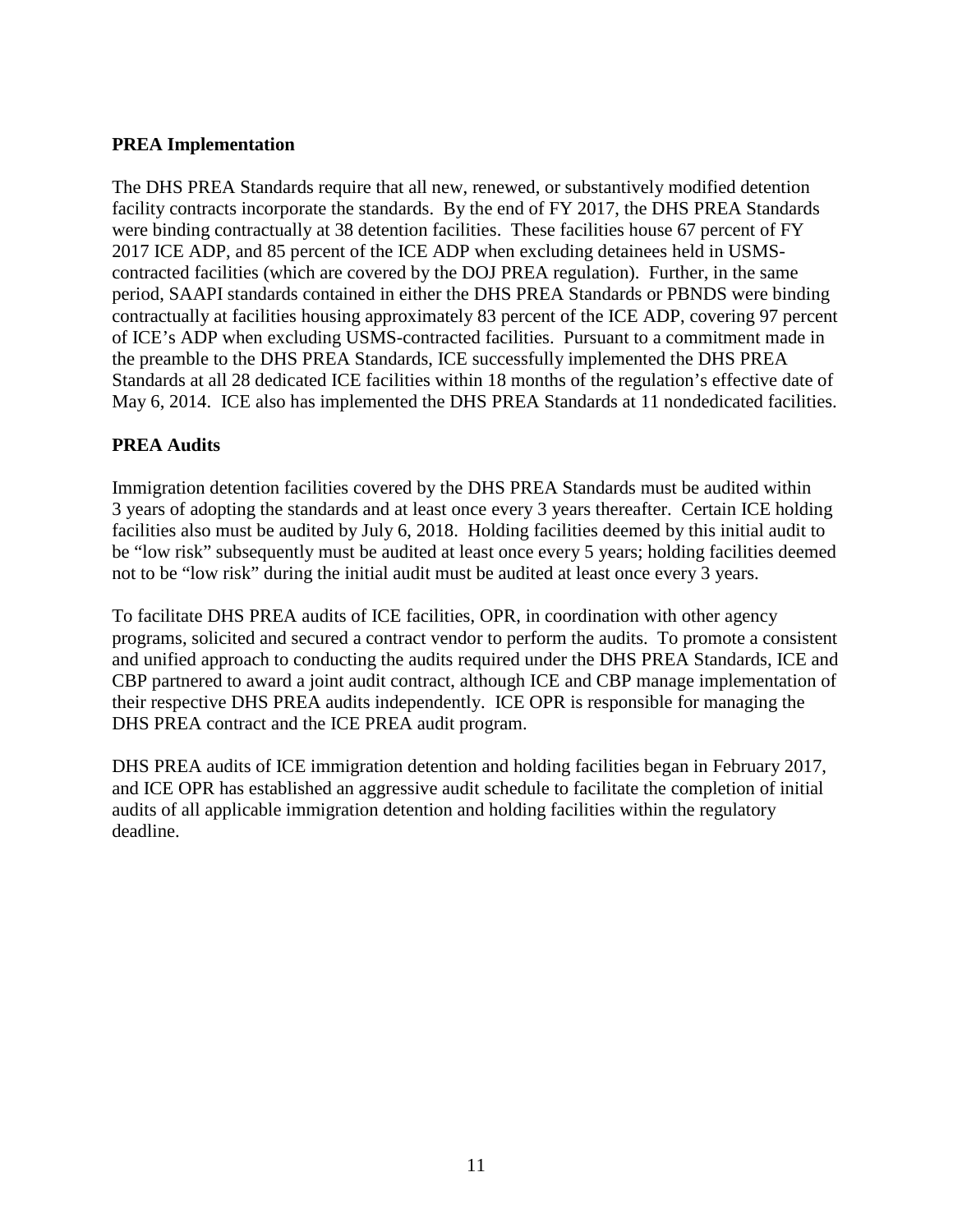# <span id="page-15-0"></span>IV. Cost of PBNDS 2011 and PREA Implementation

## <span id="page-15-1"></span>A. Cost of PBNDS 2011 Implementation

When issued, the mandatory provisions of PBNDS 2011 were implemented at no cost for all but one of the 20 ICE-dedicated adult detention facilities.<sup>[7](#page-15-2)</sup> Many service providers submitted requests for both per diem increases and one-time upfront funds; however, these expenses are not tied directly to the implementation of PBNDS 2011 and the additional cost to the Federal Government was accepted only after close scrutiny.

A much smaller number of nondedicated detention facilities has adopted PBNDS 2011 at no additional cost to ICE, although in several cases, the adoption of the new detention standards corresponded with ICE agreements to increase per diem payments for other reasons, typically to reimburse localities for their increased labor or other operating costs. This means that, although some facility costs were increased, they were not related directly to the standards. Separately, some upgrades at nondedicated facilities also included the hiring of additional medical staff, although the request for increased medical staffing may not have been directly tied to specific PBNDS 2011 requirements, but to a need for more medical staff generally. When contracts are revised, a number of areas are reviewed to ensure that they represent optimal performance.

However, to date, a very limited number of nondedicated facilities have been asked to convert to PBNDS 2011. The nondedicated facilities that operate under PBNDS 2011 are primarily new facilities or those with a larger ICE population and a historic or operational understanding of ICE's earlier standards. ICE believes that pursing adoption of PBNDS 2011 at a majority of existing NDS facilities would be cost-prohibitive and have a negative impact on operations through the extensive negotiations required and the likelihood of losing facilities that would not comply with the standards or where an agreement on cost could not be reached. Informally, some facilities approached by ICE to consider housing ICE detainees have refused to accept ICE detainees on the basis of ICE's standards and inspections. Additionally, a few smaller facilities that adopted PBNDS 2011 have had difficulty meeting the mandates of the stricter standards. ICE believes that a full rollout of PBNDS 2011 to all nondedicated facilities would lead to many facilities refusing to take ICE detainees, drastically hindering ICE operations.

ICE does not have the ability to predict accurately the cost of PBNDS 2011 expansion to all nondedicated facilities, given the very limited historical evidence. Additionally, each facility has very different staffing and physical infrastructure leading to very site-specific requirements and costs.

<span id="page-15-2"></span> $\overline{a}$ <sup>7</sup> Implementation of PBNDS 2011 at the Eloy Federal Contract Facility required additional annual expenditures of approximately \$44,000 and a one-time cost of approximately \$122,000 (for the cost of one additional guard and the physical expansion of the recreation space, respectively). These additional costs arose from the requirement to provide 1 hour of recreation daily to detainees in administrative segregation; PBNDS 2008 required 1 hour of recreation for 5 days each week.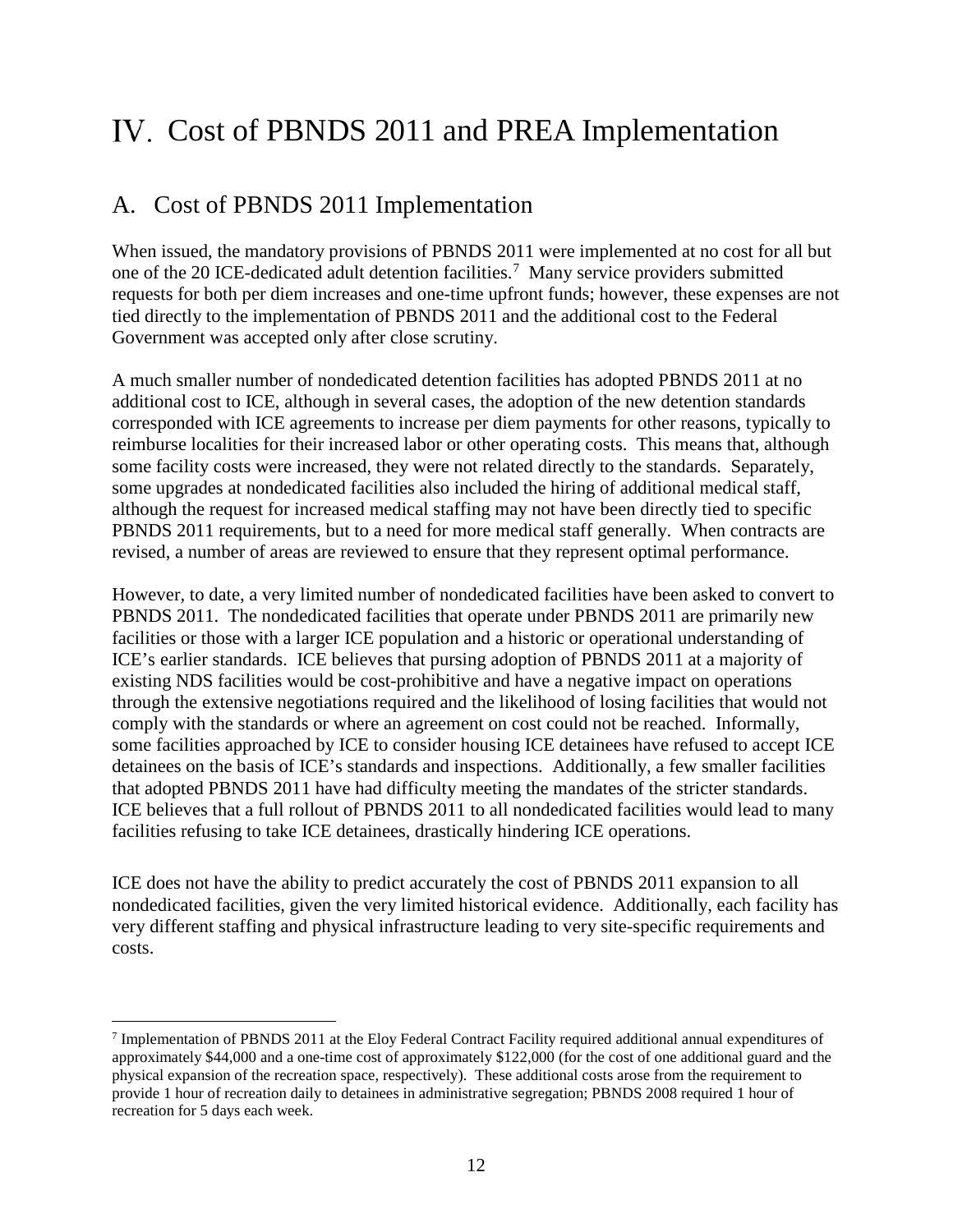## <span id="page-16-0"></span>B. Cost of PREA Implementation

All 38 of the facilities that implemented the DHS PREA Standards by the end of FY 2017 did so without requesting any increases in per diem or one-time payments. ICE estimates that further adoption of the DHS PREA Standards at additional facilities also will result in no additional cost to the government.

Although not requested by detention facilities as a condition of adopting the DHS PREA Standards, in FY 2015, ICE agreed to fund the hiring of 14 additional detention facility staff to assist in compliance with the standards. DHS PREA § 115.11(d) states, "Each facility shall employ or designate a Prevention of Sexual Assault Compliance Manager (PSA Compliance Manager) who shall serve as the facility point of contact for the agency PSA Coordinator and who has sufficient time and authority to oversee facility efforts to comply with facility sexual abuse prevention and intervention policies and procedures." Additionally, the DHS PREA Standards contain detailed requirements related to detention facility administrative investigations of sexual assault allegations by specially trained investigators, and facilities may require additional staff to review and investigate allegations of sexual abuse or assault appropriately. Although the facility PSA compliance manager or investigator positions can be collateral duties, having a full-time staff member is helpful in ensuring compliance with the standards. Accordingly, ICE offered to pay for one or two additional full-time positions at certain detention facilities. The anticipated total cost of these additional positions was approximately \$325,000 in one-time costs and \$900,000 annually thereafter.

As noted, ICE and CBP procured a contract vendor to perform the audits required by the DHS PREA Standards. ICE initiated DHS PREA audits of ICE immigration detention and holding facilities during the second quarter of FY 2017. Twenty-seven audits were completed by November 14, 2017, and ICE anticipates approximately 25 audits will be completed during FY 2018. Because of the vendor declining to pursue a second option year, OPR recompeted the contract and made an award to a new vendor with audits to commence in FY 2018. Estimated contract-related costs for FY 2018 audits have been adjusted on the basis of experience with the initial year of audits and have been revised and increased in the resolicitation.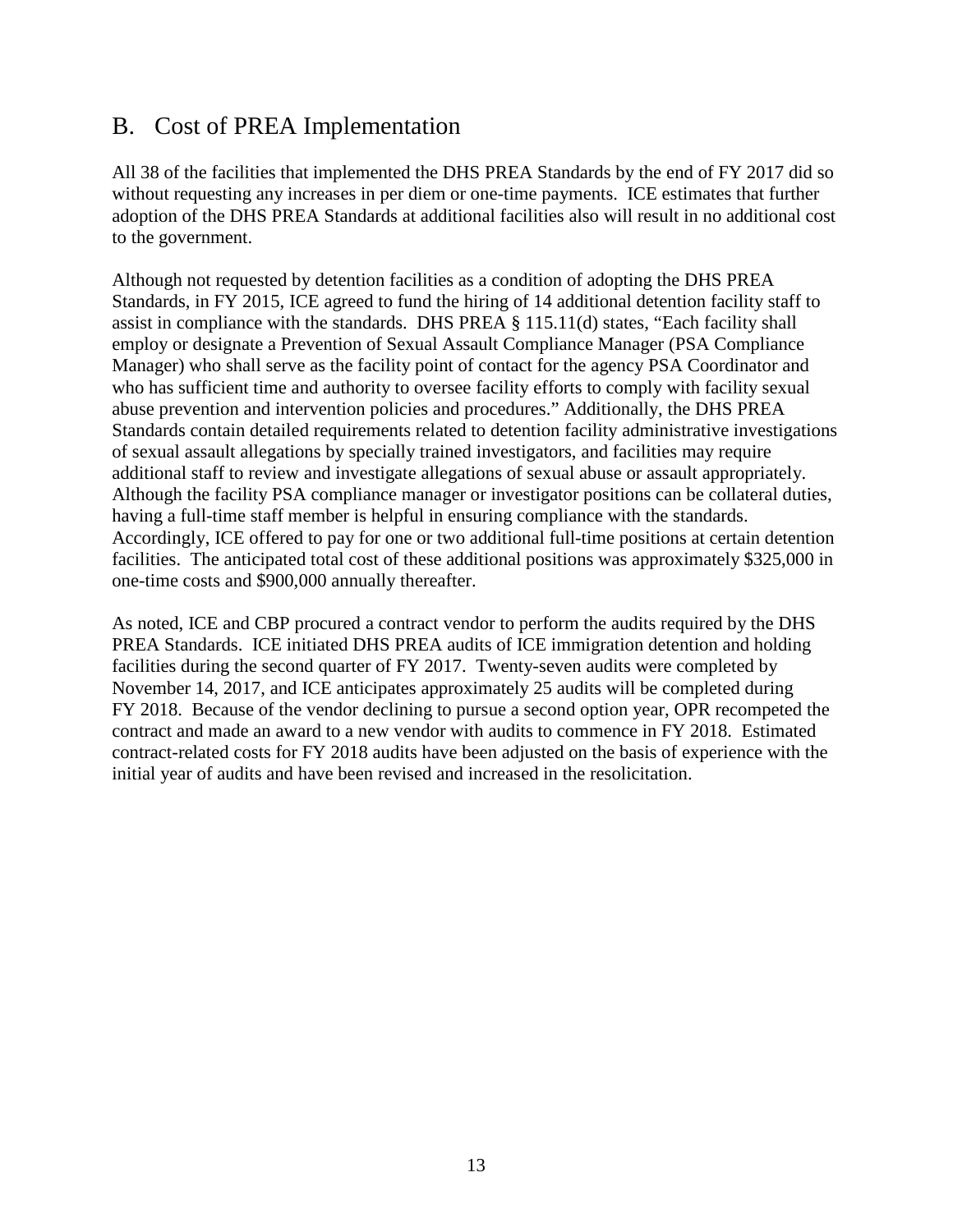# <span id="page-17-0"></span>V. Appendices

## <span id="page-17-1"></span>Appendix A: Facilities under PBNDS 2011, as of end of Fiscal Year (FY) 2017

| <b>Facility Name</b>                            | <b>State</b> | <b>Facility</b> |
|-------------------------------------------------|--------------|-----------------|
|                                                 |              | <b>Type</b>     |
| ADELANTO ICE PROCESSING CENTER                  | CA           | <b>IGSA</b>     |
| ALLEN PARISH PUBLIC SAFETY COMPLEX              | LA           | <b>IGSA</b>     |
| BROWARD TRANSITIONAL CENTER                     | FL           | <b>CDF</b>      |
| BUFFALO (BATAVIA) SERVICE PROCESSING CENTER     | <b>NY</b>    | <b>SPC</b>      |
| CIBOLA COUNTY CORRECTIONAL CENTER               | <b>NM</b>    | <b>IGSA</b>     |
| DENVER CONTRACT DETENTION FACILITY              | CO           | <b>CDF</b>      |
| EL PASO SERVICE PROCESSING CENTER               | <b>TX</b>    | <b>SPC</b>      |
| ELIZABETH CONTRACT DETENTION FACILITY           | NJ           | <b>CDF</b>      |
| ELOY FEDERAL CONTRACT FACILITY                  | AZ           | <b>IGSA</b>     |
| ESSEX COUNTY CORRECTIONAL FACILITY              | <b>NJ</b>    | <b>IGSA</b>     |
| FLORENCE SERVICE PROCESSING CENTER              | AZ           | <b>SPC</b>      |
| FOLKSTON ICE PROCESSING CENTER (D. RAY JAMES)   | <b>GA</b>    | <b>IGSA</b>     |
| HOUSTON CONTRACT DETENTION FACILITY             | <b>TX</b>    | <b>CDF</b>      |
| HOWARD COUNTY DETENTION CENTER                  | <b>MD</b>    | <b>IGSA</b>     |
| <b>IMMIGRATION CENTERS OF AMERICA FARMVILLE</b> | <b>VA</b>    | <b>IGSA</b>     |
| <b>IMPERIAL REGIONAL DETENTION FACILITY</b>     | CA           | <b>IGSA</b>     |
| <b>JENA/LASALLE DETENTION FACILITY</b>          | LA           | <b>IGSA</b>     |
| <b>JOE CORLEY DETENTION FACILITY</b>            | <b>TX</b>    | <b>IGSA</b>     |
| JOHNSON COUNTY CORRECTIONS CENTER               | <b>TX</b>    | <b>IGSA</b>     |
| KROME NORTH SERVICE PROCESSING CENTER           | FL           | <b>SPC</b>      |
| <b>MESA VERDE DETENTION FACILITY</b>            | CA           | <b>IGSA</b>     |
| NORTHEAST OHIO CORRECTIONAL CTR                 | <b>OH</b>    | <b>CDF</b>      |
| (YOUNGSTOWN CDF)                                |              |                 |
| NORTHWEST DETENTION CENTER                      | <b>WA</b>    | <b>CDF</b>      |
| OTAY MESA DETENTION CENTER (SAN DIEGO CDF)      | CA           | <b>CDF</b>      |
| OTERO COUNTY PROCESSING CENTER                  | <b>NM</b>    | <b>IGSA</b>     |
| PINE PRAIRIE CORRECTIONAL CENTER                | LA           | <b>IGSA</b>     |
| <b>PORT ISABEL</b>                              | <b>TX</b>    | <b>SPC</b>      |
| PRAIRIELAND DETENTION FACILITY                  | <b>TX</b>    | <b>IGSA</b>     |
| PULASKI COUNTY JAIL                             | IL           | <b>IGSA</b>     |
| SOUTH TEXAS DETENTION COMPLEX                   | <b>TX</b>    | <b>CDF</b>      |
| STEWART DETENTION CENTER                        | GA           | <b>IGSA</b>     |

Source: FY 2017 data: ICE Integrated Decision Support (IIDS) as of 10/02/2017; Enforcement Integrated Database (EID) data through 09/30/2017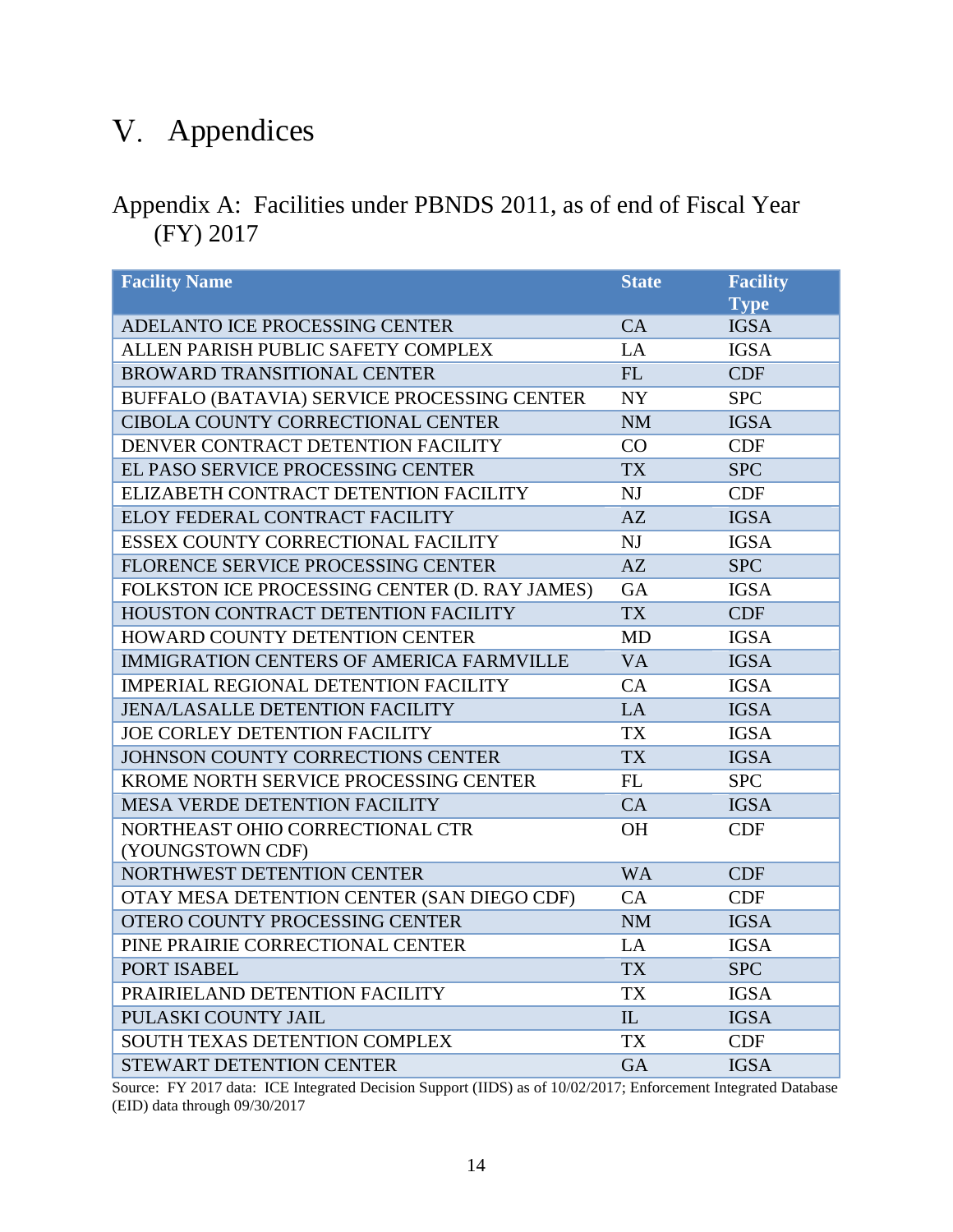| <b>Facility Name</b>                        | <b>State</b> | <b>Facility Type</b> |
|---------------------------------------------|--------------|----------------------|
| <b>BRISTOL COUNTY DETENTION CENTER</b>      | <b>MA</b>    | <b>IGSA</b>          |
| <b>CCA CENTRAL ARIZONA DETENTION CENTER</b> | AZ.          | <b>USMS IGA</b>      |
| <b>CCA FLORENCE CORRECTIONAL CENTER</b>     | AZ           | <b>USMS IGA</b>      |
| DOUGLAS COUNTY DEPARTMENT OF CORRECTIONS    | <b>NE</b>    | <b>IGSA</b>          |
| HUDSON COUNTY CORRECTIONAL CENTER           | NJ           | <b>IGSA</b>          |
| <b>JAMES A. MUSICK FACILITY</b>             | CA           | <b>IGSA</b>          |
| MONROE COUNTY DETENTION CENTER              | FL           | <b>IGSA</b>          |
| ORANGE COUNTY INTAKE RELEASE FACILITY       | CA           | <b>IGSA</b>          |
| PIKE COUNTY CORRECTIONAL FACILITY           | <b>PA</b>    | <b>IGSA</b>          |
| RIO GRANDE DETENTION CENTER                 | <b>TX</b>    | <b>USMS IGA</b>      |
| SAINT CLAIR COUNTY JAIL                     | MI           | <b>IGSA</b>          |
| STRAFFORD COUNTY CORRECTIONS                | <b>NH</b>    | <b>IGSA</b>          |
| THEO LACY FACILITY                          | CA           | <b>IGSA</b>          |
| WESTERN TENNESSEE DETENTION FACILITY        | <b>TN</b>    | <b>USMS IGA</b>      |
| YORK COUNTY PRISON                          | PA           | <b>IGSA</b>          |
| BRISTOL COUNTY DETENTION CENTER             | MA           | <b>IGSA</b>          |

<span id="page-18-0"></span>

|  |  | Appendix B: Facilities under PBNDS 2008, as of end of FY 2017 |  |  |  |
|--|--|---------------------------------------------------------------|--|--|--|
|--|--|---------------------------------------------------------------|--|--|--|

Source: FY 2017 data: IIDS as of 10/02/2017; EID data through 09/30/2017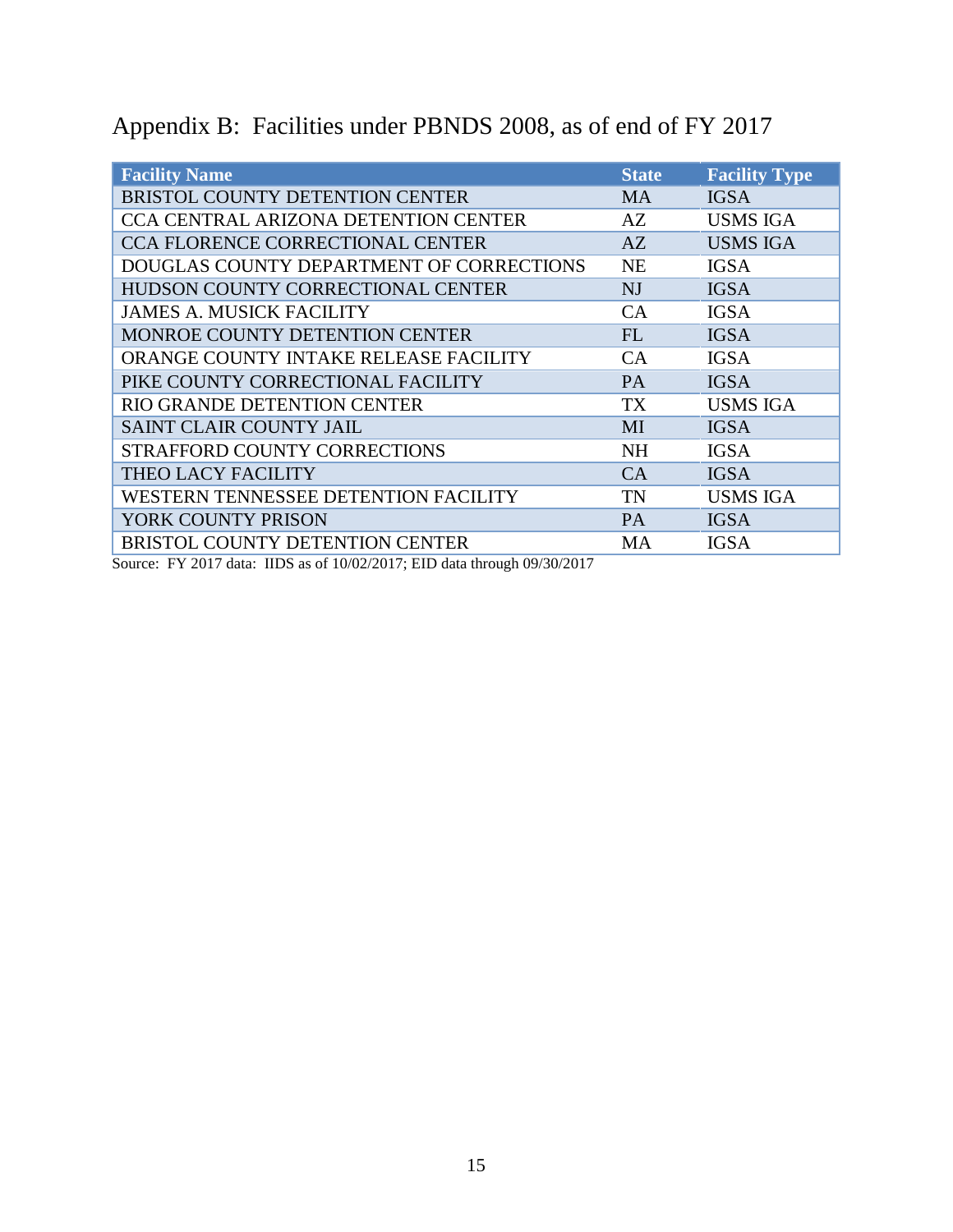| <b>Facility Name</b>                      | <b>State</b> | <b>Facility Type</b> |
|-------------------------------------------|--------------|----------------------|
| <b>ALBANY COUNTY JAIL</b>                 | <b>NY</b>    | <b>USMS IGA</b>      |
| ALEXANDRIA CITY JAIL                      | <b>VA</b>    | <b>USMS IGA</b>      |
| <b>ALLEGANY COUNTY JAIL</b>               | <b>NY</b>    | <b>IGSA</b>          |
| ANCHORAGE CORRECTIONAL COMPLEX            | AK           | <b>USMS IGA</b>      |
| ATLANTA CITY DETENTION CENTER             | <b>GA</b>    | <b>USMS IGA</b>      |
| <b>BAKER COUNTY SHERIFF'S OFFICE</b>      | FL           | <b>IGSA</b>          |
| <b>BALDWIN COUNTY CORRECTIONAL CENTER</b> | AL           | <b>IGSA</b>          |
| <b>BEAVER COUNTY JAIL</b>                 | PA           | <b>USMS IGA</b>      |
| BEDFORD MUNICIPAL DETENTION CENTER        | <b>TX</b>    | <b>IGSA</b>          |
| BENTON COUNTY DETENTION CENTER            | <b>AR</b>    | <b>USMS IGA</b>      |
| <b>BERGEN COUNTY JAIL</b>                 | NJ           | <b>USMS IGA</b>      |
| <b>BOONE COUNTY JAIL</b>                  | KY           | <b>USMS IGA</b>      |
| <b>BREMER COUNTY JAIL</b>                 | IA           | <b>USMS IGA</b>      |
| <b>BROOKS COUNTY DETENTION CENTER</b>     | <b>TX</b>    | <b>USMS IGA</b>      |
| <b>BURNET COUNTY JAIL</b>                 | <b>TX</b>    | <b>IGSA</b>          |
| <b>BUTLER COUNTY JAIL</b>                 | <b>OH</b>    | <b>IGSA</b>          |
| <b>BUTLER COUNTY JAIL</b>                 | <b>KS</b>    | <b>USMS IGA</b>      |
| <b>CABARRUS COUNTY JAIL</b>               | NC           | <b>IGSA</b>          |
| CALDWELL COUNTY DETENTION CENTER          | <b>MO</b>    | <b>IGSA</b>          |
| CALHOUN COUNTY CORRECTIONAL CENTER        | MI           | <b>IGSA</b>          |
| <b>CAMBRIA COUNTY JAIL</b>                | PA           | <b>USMS IGA</b>      |
| <b>CARVER COUNTY JAIL</b>                 | <b>MN</b>    | <b>IGSA</b>          |
| CASCADE COUNTY JAIL (MONTANA)             | <b>MT</b>    | <b>USMS IGA</b>      |
| <b>CASS COUNTY JAIL</b>                   | <b>NE</b>    | <b>USMS IGA</b>      |
| CENTRAL TEXAS DETENTION FACILITY          | <b>TX</b>    | <b>USMS IGA</b>      |
| <b>CHARLESTON COUNTY DETENTION CENTER</b> | <b>SC</b>    | <b>USMS IGA</b>      |
| <b>CHASE COUNTY DETENTION FACILITY</b>    | <b>KS</b>    | <b>IGSA</b>          |
| CHAUTAUQUA COUNTY JAIL                    | <b>NY</b>    | <b>IGSA</b>          |
| <b>CHIPPEWA COUNTY SSM</b>                | MI           | <b>IGSA</b>          |
| <b>CHRISTIAN COUNTY JAIL</b>              | <b>MO</b>    | <b>IGSA</b>          |
| CLINTON COUNTY CORRECTIONAL FACILITY      | <b>PA</b>    | <b>USMS IGA</b>      |
| <b>CLINTON COUNTY JAIL</b>                | NY           | <b>USMS IGA</b>      |
| <b>COBB COUNTY JAIL</b>                   | <b>GA</b>    | <b>IGSA</b>          |
| COCONINO COUNTY DETENTION FACILITY        | AZ           | <b>USMS IGA</b>      |
| <b>COLLIER COUNTY NAPLES JAIL CENTER</b>  | FL           | <b>IGSA</b>          |
| CONTRA COSTA COUNTY JAIL WEST             | CA           | <b>USMS IGA</b>      |
| <b>CUMBERLAND COUNTY JAIL</b>             | <b>ME</b>    | <b>USMS IGA</b>      |
| DAKOTA COUNTY JAIL                        | <b>NE</b>    | <b>USMS IGA</b>      |

<span id="page-19-0"></span>Appendix C: Facilities under NDS 2000, as of end of FY 2017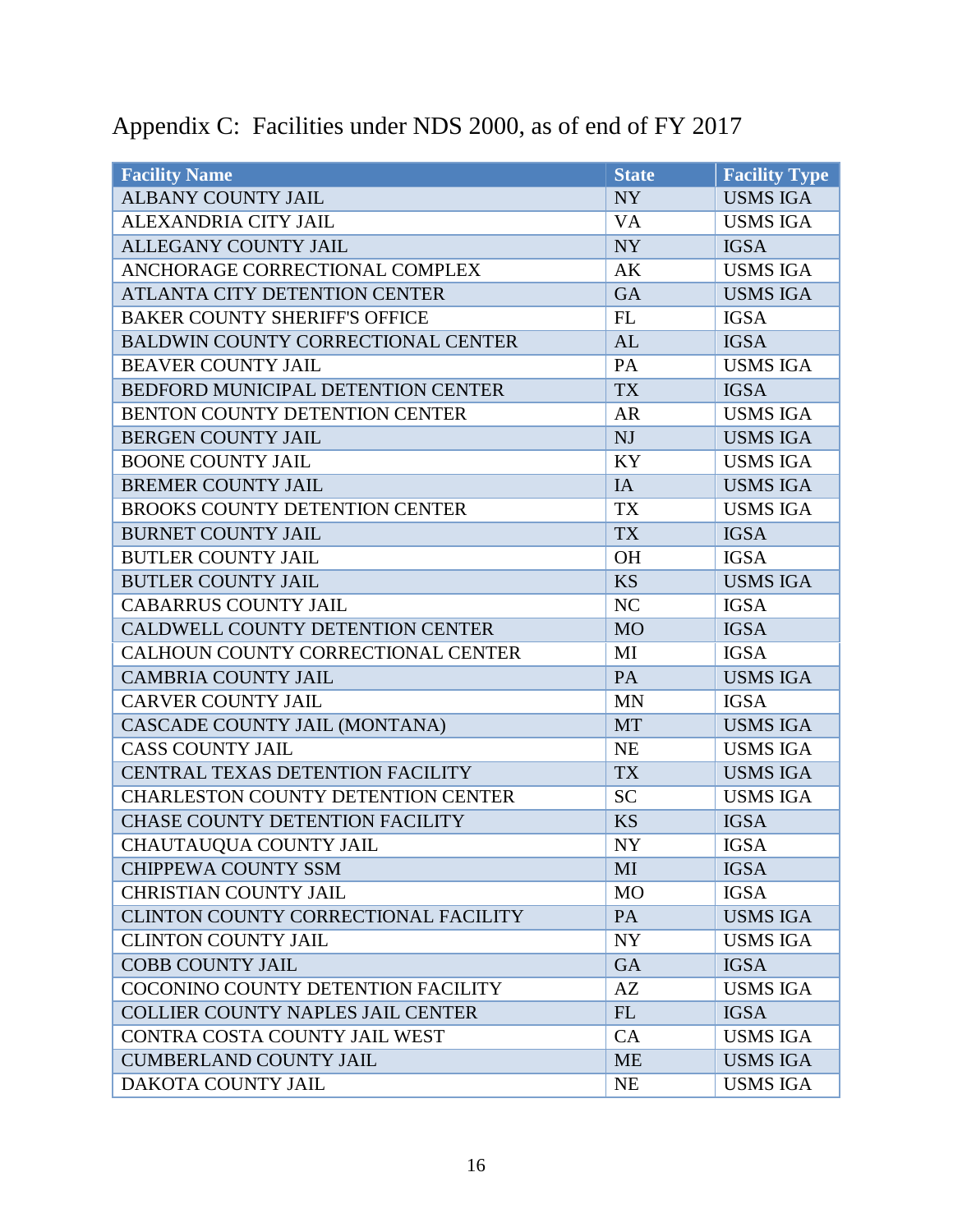| <b>Facility Name</b>                            | <b>State</b> | <b>Facility Type</b> |
|-------------------------------------------------|--------------|----------------------|
| DALE G. HAILE DETENTION CENTER                  | ID           | <b>IGSA</b>          |
| <b>DAVIDSON COUNTY SHERIFF</b>                  | <b>TN</b>    | <b>IGSA</b>          |
| DEARBORN POLICE DEPARTMENT                      | MI           | <b>IGSA</b>          |
| DEKALB COUNTY DETENTION CENTER                  | AL           | <b>USMS IGA</b>      |
| DELAWARE CO JAIL (GEORGE W. HILL)               | PA           | <b>USMS IGA</b>      |
| <b>DODGE COUNTY JAIL</b>                        | WI           | <b>USMS IGA</b>      |
| <b>EAST HIDALGO DETENTION CENTER</b>            | <b>TX</b>    | <b>USMS IGA</b>      |
| EL PASO COUNTY CRIMINAL JUSTICE CENTER          | CO           | <b>IGSA</b>          |
| <b>ELGIN POLICE DEPARTMENT</b>                  | IL           | <b>IGSA</b>          |
| <b>ELMORE COUNTY JAIL</b>                       | ID           | <b>USMS IGA</b>      |
| <b>ERIE COUNTY JAIL</b>                         | PA           | <b>USMS IGA</b>      |
| ETOWAH COUNTY JAIL (ALABAMA)                    | AL           | <b>USMS IGA</b>      |
| <b>EULESS CITY JAIL</b>                         | <b>TX</b>    | <b>IGSA</b>          |
| <b>FAIRFAX COUNTY ADULT DETENTION CENTER</b>    | VA           | <b>IGSA</b>          |
| <b>FAIRFAX COUNTY JAIL</b>                      | <b>VA</b>    | <b>USMS IGA</b>      |
| <b>FAYETTE COUNTY DETENTION CENTER</b>          | KY           | <b>USMS IGA</b>      |
| <b>FORSYTH COUNTY JAIL</b>                      | <b>NC</b>    | <b>USMS IGA</b>      |
| FRANKLIN COUNTY HOUSE OF CORRECTION             | <b>MA</b>    | <b>USMS IGA</b>      |
| FREDERICK COUNTY DETENTION CENTER               | <b>MD</b>    | <b>IGSA</b>          |
| FREEBORN COUNTY ADULT DETENTION CENTER          | <b>MN</b>    | <b>IGSA</b>          |
| <b>GARVIN COUNTY DETENTION CENTER</b>           | OK           | <b>IGSA</b>          |
| <b>GASTON COUNTY JAIL</b>                       | NC           | <b>IGSA</b>          |
| <b>GEAUGA COUNTY JAIL</b>                       | <b>OH</b>    | <b>USMS IGA</b>      |
| <b>GLADES COUNTY DETENTION CENTER</b>           | <b>FL</b>    | <b>IGSA</b>          |
| <b>GLENDALE POLICE DEPARTMENT</b>               | <b>CA</b>    | <b>IGSA</b>          |
| <b>GRAND FORKS COUNTY CORRECTIONAL FACILITY</b> | <b>ND</b>    | <b>IGSA</b>          |
| <b>GRAYSON COUNTY JAIL</b>                      | <b>KY</b>    | <b>USMS IGA</b>      |
| HALL COUNTY DEPARTMENT OF CORRECTIONS           | <b>NE</b>    | <b>IGSA</b>          |
| <b>HALL COUNTY JAIL</b>                         | <b>GA</b>    | <b>USMS IGA</b>      |
| <b>HARDIN COUNTY JAIL</b>                       | IA           | <b>IGSA</b>          |
| <b>HENDERSON DETENTION CENTER</b>               | NV           | <b>USMS IGA</b>      |
| <b>JACK HARWELL DETENTION CENTER</b>            | <b>TX</b>    | <b>USMS IGA</b>      |
| JEFFERSON COUNTY JAIL                           | ID           | <b>IGSA</b>          |
| <b>JOSEPHINE COUNTY JAIL</b>                    | <b>OR</b>    | <b>USMS IGA</b>      |
| KANKAKEE COUNTY JAIL (JEROME COMBS DET CTR)     | IL           | <b>USMS IGA</b>      |
| KARNES COUNTY CORRECTIONAL CENTER               | TX           | <b>USMS IGA</b>      |
| <b>KENOSHA COUNTY DETENTION CENTER</b>          | WI           | <b>USMS IGA</b>      |
| <b>KENT COUNTY JAIL</b>                         | MI           | <b>IGSA</b>          |
| LA PAZ COUNTY ADULT DETENTION FACILITY          | AZ           | <b>USMS IGA</b>      |
| LA PLATA COUNTY JAIL                            | CO           | <b>USMS IGA</b>      |
| LA SALLE COUNTY REGIONAL DETENTION CENTER       | <b>TX</b>    | <b>USMS IGA</b>      |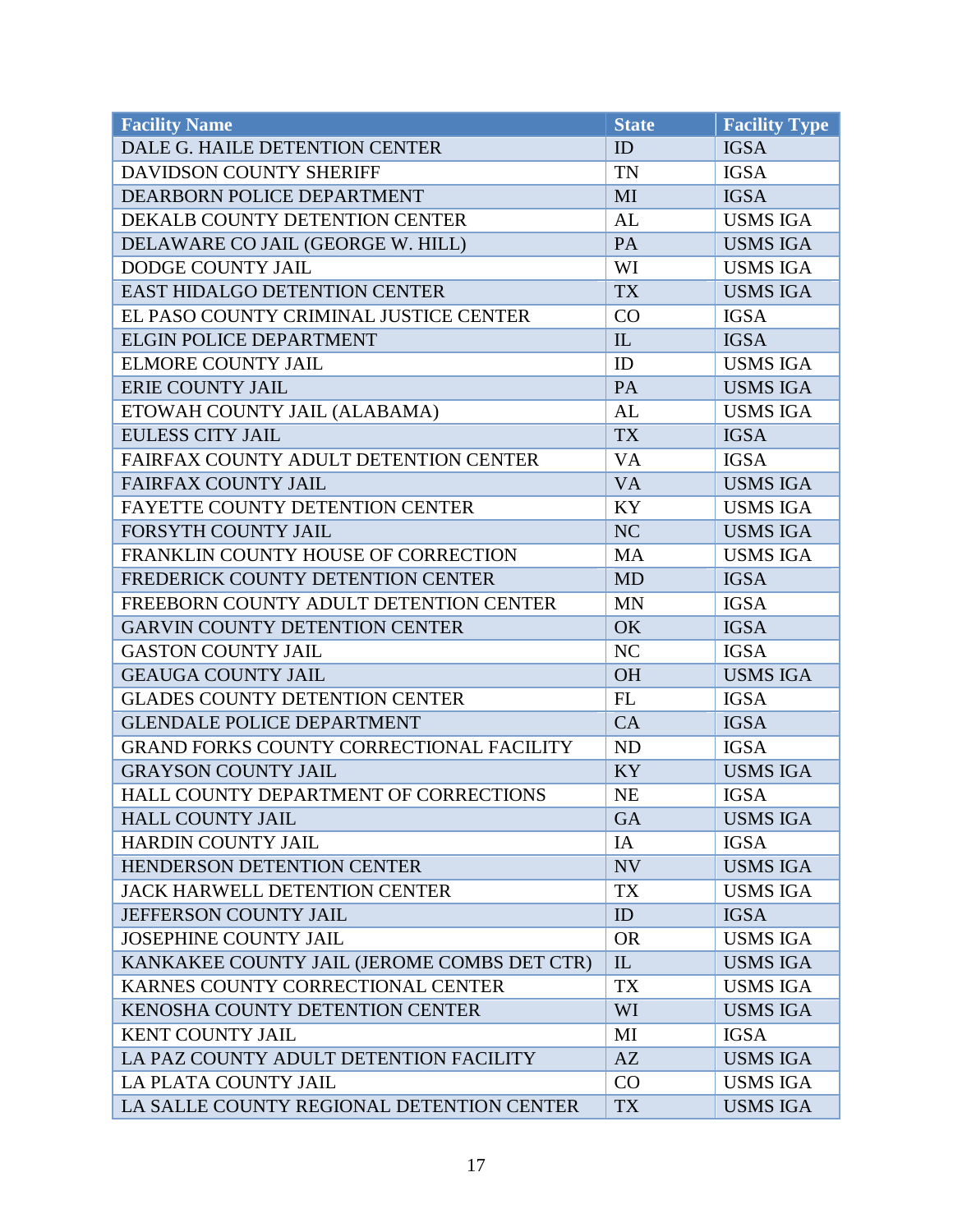| <b>Facility Name</b>                  | <b>State</b> | <b>Facility Type</b> |
|---------------------------------------|--------------|----------------------|
| <b>LAREDO PROCESSING CENTER</b>       | <b>TX</b>    | <b>USMS IGA</b>      |
| <b>LEXINGTON COUNTY JAIL</b>          | <b>SC</b>    | <b>USMS IGA</b>      |
| LINCOLN COUNTY DETENTION CENTER       | <b>MO</b>    | <b>IGSA</b>          |
| <b>LINN COUNTY JAIL</b>               | IA           | <b>USMS IGA</b>      |
| <b>LONOKE POLICE DEPARTMENT</b>       | <b>AR</b>    | <b>IGSA</b>          |
| LUBBOCK COUNTY DETENTION CENTER       | <b>TX</b>    | <b>USMS IGA</b>      |
| <b>MARION COUNTY JAIL</b>             | IN           | <b>USMS IGA</b>      |
| MARSHALL COUNTY JAIL                  | IA           | <b>USMS IGA</b>      |
| MCHENRY COUNTY CORRECTIONAL FACILITY  | IL           | <b>USMS IGA</b>      |
| MECKLENBURG COUNTY DETENTION CENTER   | <b>NC</b>    | <b>USMS IGA</b>      |
| <b>NORTH</b>                          |              |                      |
| MILLER COUNTY JAIL                    | <b>AR</b>    | <b>USMS IGA</b>      |
| <b>MINICASSIA DETENTION CENTER</b>    | ID           | <b>IGSA</b>          |
| <b>MOFFAT COUNTY JAIL</b>             | CO           | <b>IGSA</b>          |
| MONROE COUNTY DETENTION-DORM          | MI           | <b>IGSA</b>          |
| MONTGOMERY CITY JAIL                  | AL           | <b>IGSA</b>          |
| MONTGOMERY COUNTY JAIL                | <b>MO</b>    | <b>IGSA</b>          |
| MORGAN COUNTY ADULT DETENTION CENTER  | <b>MO</b>    | <b>IGSA</b>          |
| MORROW COUNTY CORRECTIONAL FACILITY   | <b>OH</b>    | <b>IGSA</b>          |
| NATRONA COUNTY JAIL                   | <b>WY</b>    | <b>USMS IGA</b>      |
| <b>NAVAJO COUNTY SHERIFF</b>          | AZ           | <b>IGSA</b>          |
| NEW HANOVER COUNTY JAIL               | NC           | <b>IGSA</b>          |
| <b>NOBLES COUNTY JAIL</b>             | <b>MN</b>    | <b>IGSA</b>          |
| NORFOLK COUNTY JAIL                   | <b>MA</b>    | <b>USMS IGA</b>      |
| NORTHERN OREGON CORRECTIONAL FACILITY | <b>OR</b>    | <b>IGSA</b>          |
| NORTHERN REGIONAL JAIL                | <b>WV</b>    | <b>USMS IGA</b>      |
| NORTHWEST STATE CORRECTIONAL CENTER   | <b>VT</b>    | <b>USMS IGA</b>      |
| <b>OLDHAM COUNTY JAIL</b>             | KY           | <b>IGSA</b>          |
| ORANGE COUNTY INTAKE RELEASE FACILITY | CA           | <b>IGSA</b>          |
| <b>ORANGE COUNTY JAIL</b>             | <b>NY</b>    | <b>IGSA</b>          |
| ORANGE COUNTY JAIL                    | FL           | <b>USMS IGA</b>      |
| <b>OTERO COUNTY PRISON FACILITY</b>   | <b>NM</b>    | <b>USMS IGA</b>      |
| PENNINGTON COUNTY JAIL (SOUTH DAKOTA) | <b>SD</b>    | <b>USMS IGA</b>      |
| PHELPS COUNTY JAIL                    | <b>NE</b>    | <b>USMS IGA</b>      |
| PINELLAS COUNTY JAIL                  | <b>FL</b>    | <b>USMS IGA</b>      |
| PLATTE COUNTY DETENTION CENTER        | <b>MO</b>    | <b>IGSA</b>          |
| PLATTE COUNTY JAIL                    | <b>WY</b>    | <b>USMS IGA</b>      |
| PLYMOUTH COUNTY CORRECTIONAL FACILITY | <b>MA</b>    | <b>IGSA</b>          |
| POLK COUNTY ADULT DETENTION FACILITY  | <b>TX</b>    | <b>IGSA</b>          |
| POLK COUNTY JAIL                      | IA           | <b>USMS IGA</b>      |
| POTTAWATTAMIE COUNTY JAIL             | IA           | <b>USMS IGA</b>      |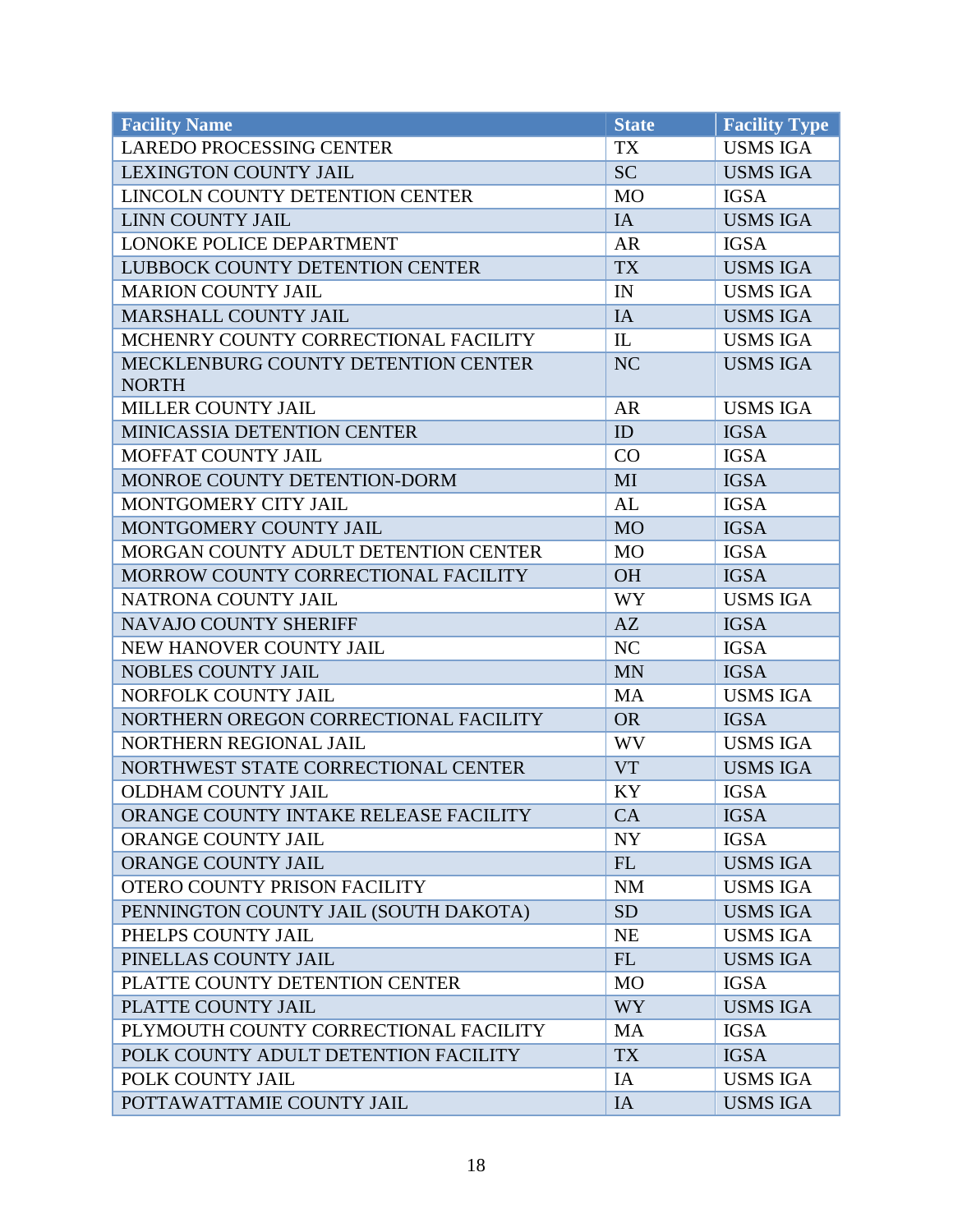| <b>Facility Name</b>                          | <b>State</b> | <b>Facility Type</b> |
|-----------------------------------------------|--------------|----------------------|
| PRINCE WILLIAM COUNTY CORRECTIONAL FACILITY   | <b>VA</b>    | <b>USMS IGA</b>      |
| RAMSEY COUNTY ADULT DETENTION CENTER          | <b>MN</b>    | <b>USMS IGA</b>      |
| RANDALL COUNTY JAIL                           | <b>TX</b>    | <b>USMS IGA</b>      |
| RIO COSUMNES CORR. CENTER                     | CA           | <b>IGSA</b>          |
| RIO GRANDE COUNTY JAIL                        | CO           | <b>IGSA</b>          |
| <b>ROANOKE CITY JAIL</b>                      | <b>VA</b>    | <b>IGSA</b>          |
| ROCK ISLAND COUNTY CORRECTIONAL CENTER        | IL           | <b>USMS IGA</b>      |
| ROCKINGHAM COUNTY JAIL                        | <b>VA</b>    | <b>USMS IGA</b>      |
| <b>SAINT TAMMANY PARISH JAIL</b>              | LA           | <b>IGSA</b>          |
| SAN LUIS REGIONAL DETENTION CENTER            | AZ           | <b>USMS IGA</b>      |
| <b>SANGAMON COUNTY JAIL</b>                   | IL           | <b>USMS IGA</b>      |
| <b>SANTA CRUZ COUNTY JAIL</b>                 | AZ           | <b>USMS IGA</b>      |
| SEBASTIAN COUNTY DETENTION CENTER             | <b>AR</b>    | <b>USMS IGA</b>      |
| <b>SENECA COUNTY JAIL</b>                     | <b>OH</b>    | <b>IGSA</b>          |
| SHAWNEE COUNTY DEPARTMENT OF CORRECTIONS      | <b>KS</b>    | <b>IGSA</b>          |
| SHERBURNE COUNTY JAIL                         | <b>MN</b>    | <b>USMS IGA</b>      |
| <b>SOUTH CENTRAL REGIONAL JAIL</b>            | <b>WV</b>    | <b>USMS IGA</b>      |
| SUFFOLK COUNTY HOUSE OF CORRECTIONS           | <b>MA</b>    | <b>IGSA</b>          |
| TAYLOR COUNTY ADULT DETENTION FACILITY        | <b>TX</b>    | <b>IGSA</b>          |
| TELLER COUNTY JAIL                            | CO           | <b>IGSA</b>          |
| <b>TITUS COUNTY JAIL</b>                      | <b>TX</b>    | <b>USMS IGA</b>      |
| TOM GREEN COUNTY JAIL                         | <b>TX</b>    | <b>USMS IGA</b>      |
| TORRANCE COUNTY DETENTION FACILITY            | <b>NM</b>    | <b>USMS IGA</b>      |
| TULSA COUNTY JAIL (DAVID L. MOSS JUSTICE CTR) | OK           | <b>IGSA</b>          |
| VAL VERDE CORRECTIONAL FACILITY               | <b>TX</b>    | <b>USMS IGA</b>      |
| VIRGINIA PENINSULA REGIONAL JAIL              | <b>VA</b>    | <b>USMS IGA</b>      |
| WAKE COUNTY SHERIFF DEPARTMENT                | NC           | <b>IGSA</b>          |
| <b>WAKULLA COUNTY JAIL</b>                    | FL           | <b>IGSA</b>          |
| <b>WASHINGTON COUNTY DETENTION CENTER</b>     | AR           | <b>USMS IGA</b>      |
| WASHINGTON COUNTY JAIL (PURGATORY             | <b>UT</b>    | <b>USMS IGA</b>      |
| <b>CORRECTIONAL FAC</b>                       |              |                      |
| <b>WASHOE COUNTY JAIL</b>                     | NV           | <b>USMS IGA</b>      |
| WAYNE COUNTY JAIL                             | NY           | <b>USMS IGA</b>      |
| WEBB COUNTY DETENTION CENTER (CCA)            | TX           | <b>USMS IGA</b>      |
| WEST TEXAS DETENTION FACILITY                 | <b>TX</b>    | <b>USMS IGA</b>      |
| WHITFIELD COUNTY JAIL                         | <b>GA</b>    | <b>IGSA</b>          |
| WILLACY CO REGIONAL DETENTION FACILITY        | <b>TX</b>    | <b>USMS IGA</b>      |
| WORCESTER COUNTY JAIL                         | MD           | <b>IGSA</b>          |
| YAKIMA COUNTY DEPARTMENT OF CORRECTIONS       | <b>WA</b>    | <b>USMS IGA</b>      |
| YANKTON COUNTY JAIL                           | <b>SD</b>    | <b>USMS IGA</b>      |
| YAVAPAI COUNTY DETENTION CENTER               | AZ           | <b>IGSA</b>          |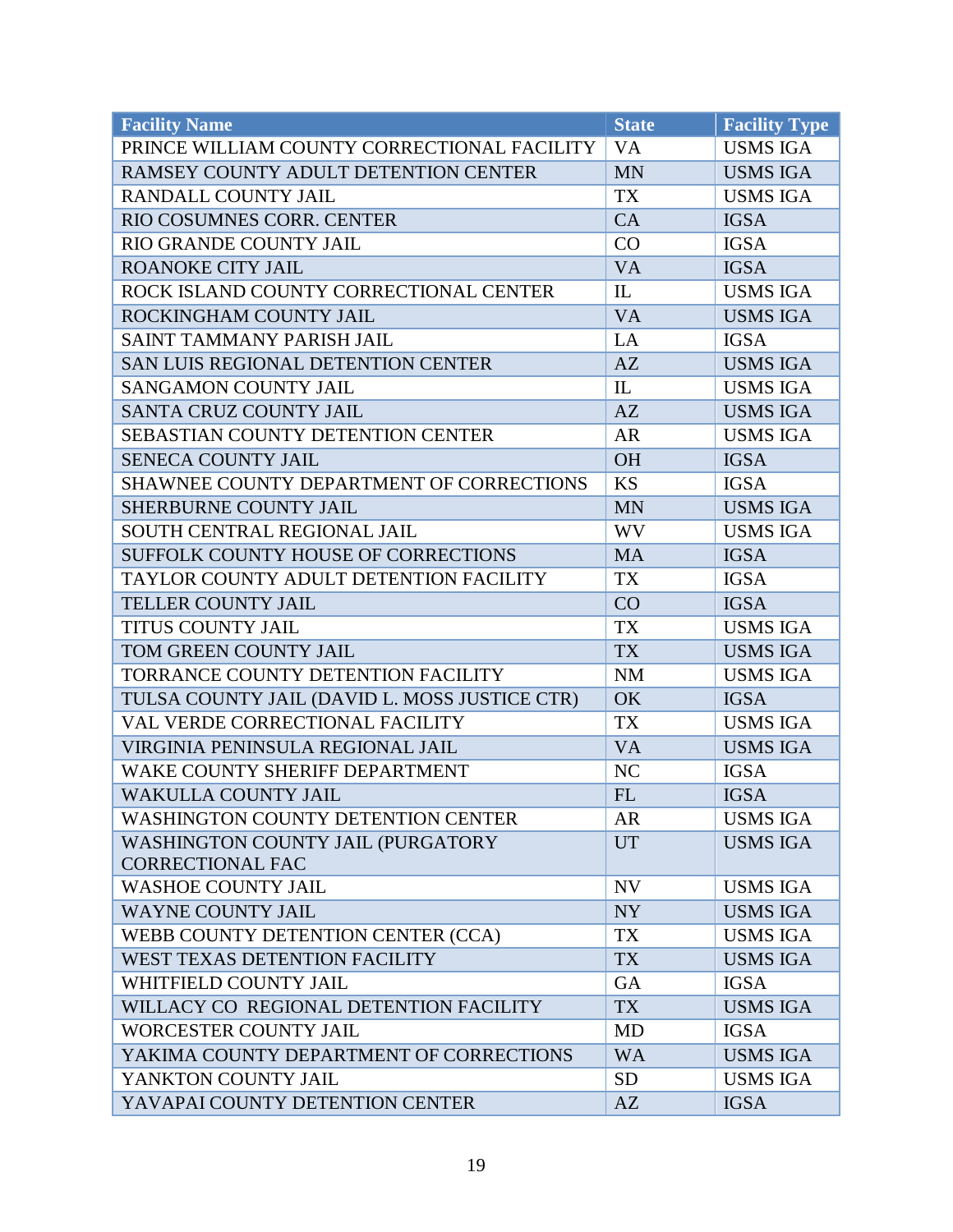| <b>Facility Name</b>         | <b>State</b> | <b>Facility Type</b> |
|------------------------------|--------------|----------------------|
| YORK COUNTY DETENTION CENTER | <b>SC</b>    | USMS IGA             |
| YUBA COUNTY JAIL             |              | <b>IGSA</b>          |

Source: FY 2017 data: IIDS as of 10/02/2017; EID data through 09/30/2017

Note: These include authorized facilities with the last inspection standard "NDS" and exclude the Department of Health and Human Services Office of Refugee Resettlement and the Mexican Interior Repatriation Program as well as Family and the Federal Bureau of Prisons.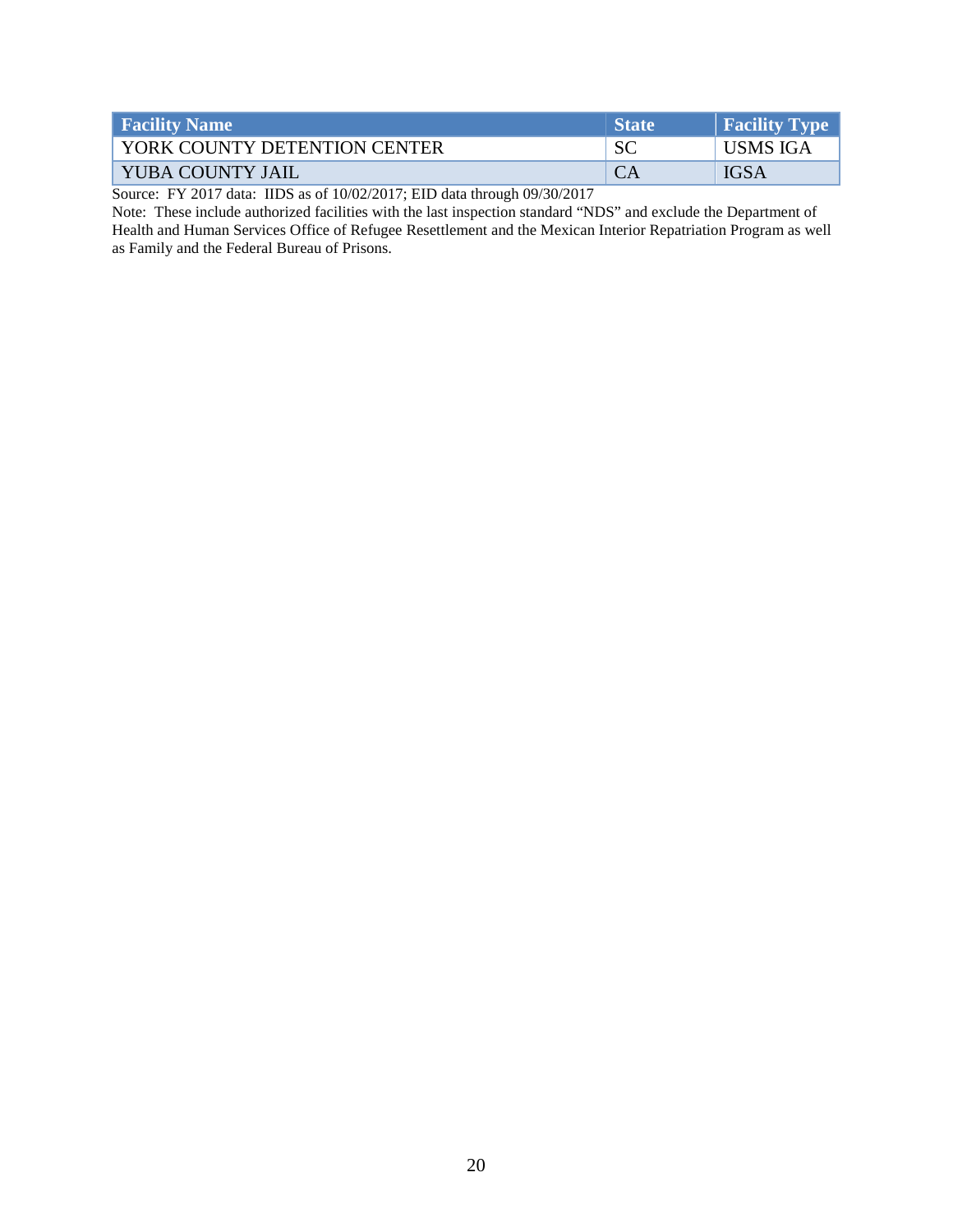<span id="page-24-0"></span>Appendix D: Facilities under Family Residential Standards, as of end of FY 2017

| <b>Facility Name</b>                    | <b>State</b> | <b>Facility Type</b> |
|-----------------------------------------|--------------|----------------------|
| <b>BERKS COUNTY FAMILY SHELTER</b>      | <b>PA</b>    | <b>FAMILY</b>        |
| <b>HUTTO CCA</b>                        | TX           | <b>FAMILY</b>        |
| KARNES COUNTY RESIDENTIAL CENTER        | <b>TX</b>    | <b>FAMILY</b>        |
| I SOUTH TEXAS FAMILY RESIDENTIAL CENTER | TX           | <b>FAMILY</b>        |

Source: FY 2017 data: IIDS as of 10/02/2017; EID data through 09/30/2017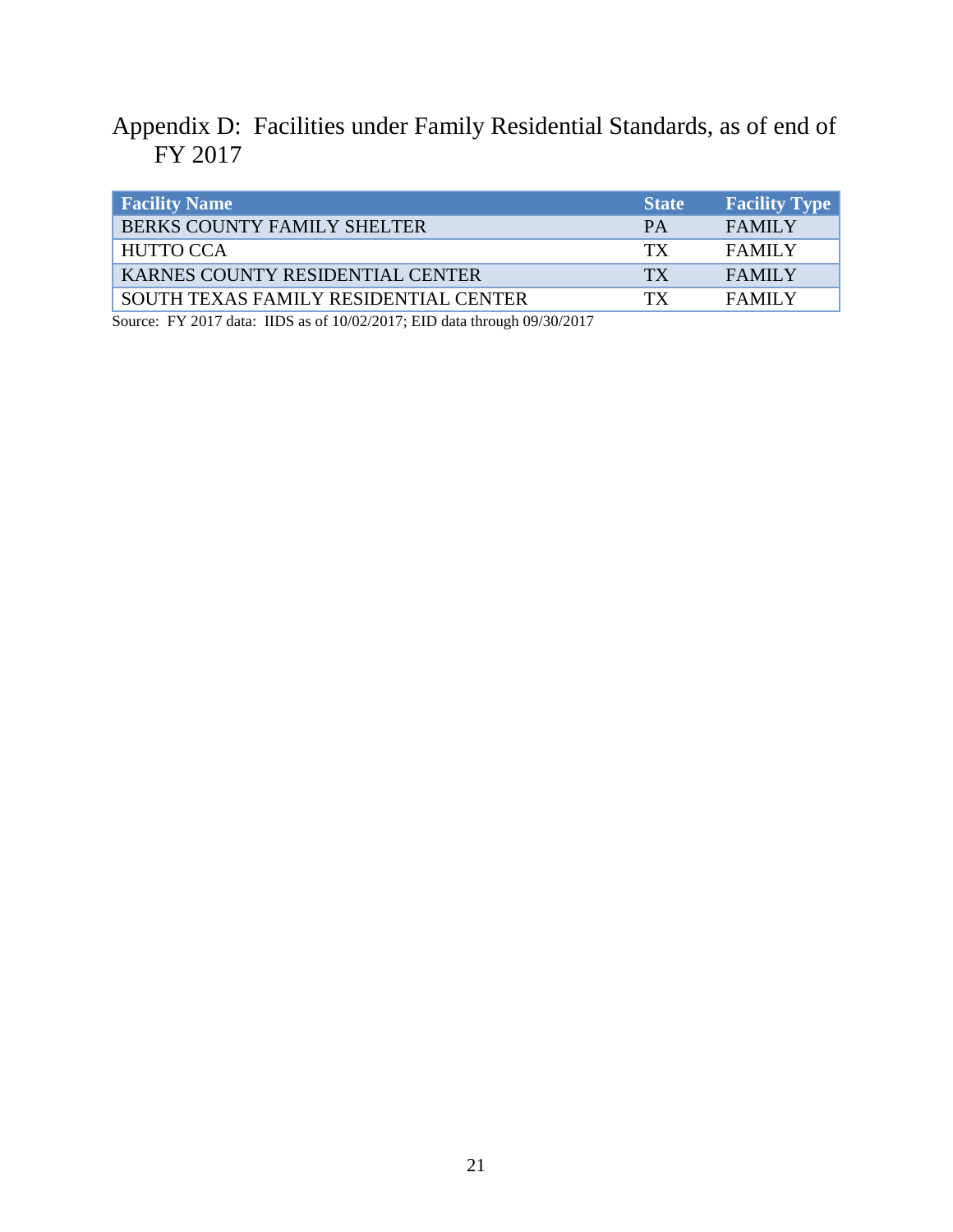<span id="page-25-0"></span>Appendix E: Facilities under DHS PREA Standards, as of end of FY 2017

| <b>Facility Name</b>                            | <b>Stat</b> | <b>Facility</b> |
|-------------------------------------------------|-------------|-----------------|
|                                                 | e           | <b>Type</b>     |
| ADELANTO ICE PROCESSING CENTER                  | CA          | <b>IGSA</b>     |
| ALLEN PARISH PUBLIC SAFETY COMPLEX              | LA          | <b>IGSA</b>     |
| BERKS COUNTY FAMILY SHELTER                     | PA          | <b>IGSA</b>     |
| BROWARD TRANSITIONAL CENTER                     | FL          | <b>CDF</b>      |
| BUFFALO (BATAVIA) SERVICE PROCESSING CENTER     | NY          | <b>SPC</b>      |
| CIBOLA COUNTY CORRECTIONAL CENTER               | <b>NM</b>   | <b>IGSA</b>     |
| DENVER CONTRACT DETENTION FACILITY              | CO          | <b>CDF</b>      |
| EL PASO SERVICE PROCESSING CENTER               | <b>TX</b>   | <b>SPC</b>      |
| ELIZABETH CONTRACT DETENTION FACILITY           | NJ          | <b>CDF</b>      |
| ELOY FEDERAL CONTRACT FACILITY                  | AZ          | <b>IGSA</b>     |
| <b>ESSEX COUNTY CORRECTIONAL FACILITY</b>       | NJ          | <b>IGSA</b>     |
| FLORENCE SERVICE PROCESSING CENTER              | AZ          | <b>SPC</b>      |
| FOLKSTON ICE PROCESSING CENTER (D. RAY JAMES)   | <b>GA</b>   | <b>IGSA</b>     |
| HOUSTON CONTRACT DETENTION FACILITY             | <b>TX</b>   | <b>CDF</b>      |
| HOWARD COUNTY DETENTION CENTER                  | <b>MD</b>   | <b>IGSA</b>     |
| <b>HUTTO CCA</b>                                | TX          | <b>IGSA</b>     |
| <b>IMMIGRATION CENTERS OF AMERICA FARMVILLE</b> | <b>VA</b>   | <b>IGSA</b>     |
| <b>IMPERIAL REGIONAL DETENTION FACILITY</b>     | CA          | <b>IGSA</b>     |
| <b>JAMES A. MUSICK FACILITY</b>                 | CA          | <b>IGSA</b>     |
| <b>JENA/LASALLE DETENTION FACILITY</b>          | LA          | <b>IGSA</b>     |
| <b>JOE CORLEY DETENTION FACILITY</b>            | <b>TX</b>   | <b>IGSA</b>     |
| JOHNSON COUNTY CORRECTIONS CENTER               | <b>TX</b>   | <b>IGSA</b>     |
| KARNES COUNTY RESIDENTIAL CENTER                | <b>TX</b>   | <b>IGSA</b>     |
| KROME NORTH SERVICE PROCESSING CENTER           | FL          | <b>SPC</b>      |
| MESA VERDE DETENTION FACILITY                   | CA          | <b>IGSA</b>     |
| NORTHEAST OHIO CORRECTIONAL CTR (YOUNGSTOWN     | <b>OH</b>   | <b>CDF</b>      |
| CDF)                                            |             |                 |
| NORTHWEST DETENTION CENTER                      | <b>WA</b>   | <b>CDF</b>      |
| OTERO COUNTY PROCESSING CENTER                  | <b>NM</b>   | <b>IGSA</b>     |
| PINE PRAIRIE CORRECTIONAL CENTER                | LA          | <b>IGSA</b>     |
| POLK COUNTY ADULT DETENTION FACILITY            | TX          | <b>IGSA</b>     |
| PORT ISABEL                                     | <b>TX</b>   | <b>SPC</b>      |
| PRAIRIELAND DETENTION FACILITY                  | TX          | <b>IGSA</b>     |
| PULASKI COUNTY JAIL                             | IL          | <b>IGSA</b>     |
| <b>SOUTH TEXAS DETENTION COMPLEX</b>            | TX          | <b>CDF</b>      |
| SOUTH TEXAS FAMILY RESIDENTIAL CENTER           | <b>TX</b>   | <b>IGSA</b>     |
| STEWART DETENTION CENTER                        | GA          | <b>IGSA</b>     |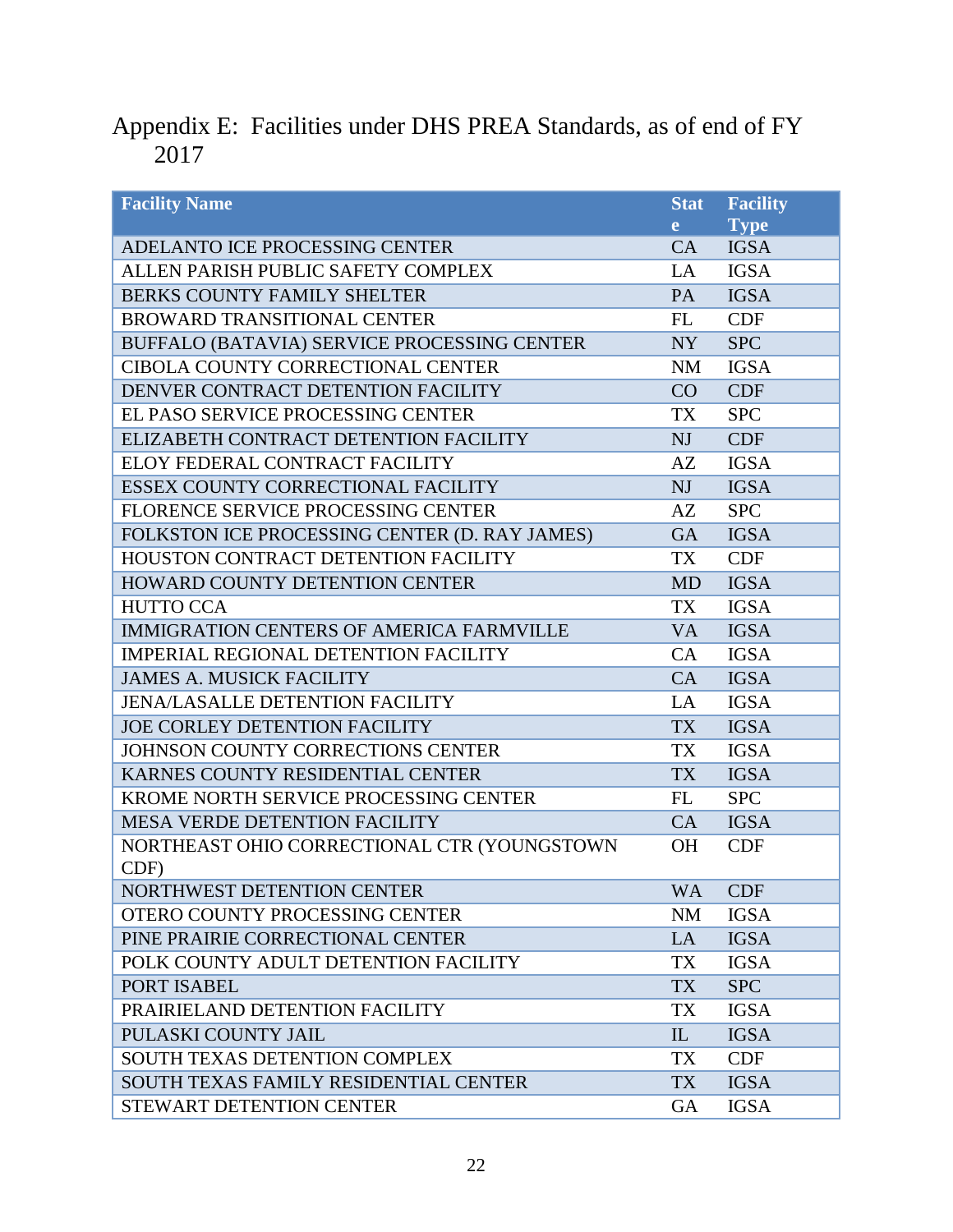| <b>THEO LACY FACILITY</b> |  |
|---------------------------|--|
| LYORK COUNTY PRISON       |  |

Source: FY 2017 data: IIDS as of 10/02/2017; EID data through 09/30/2017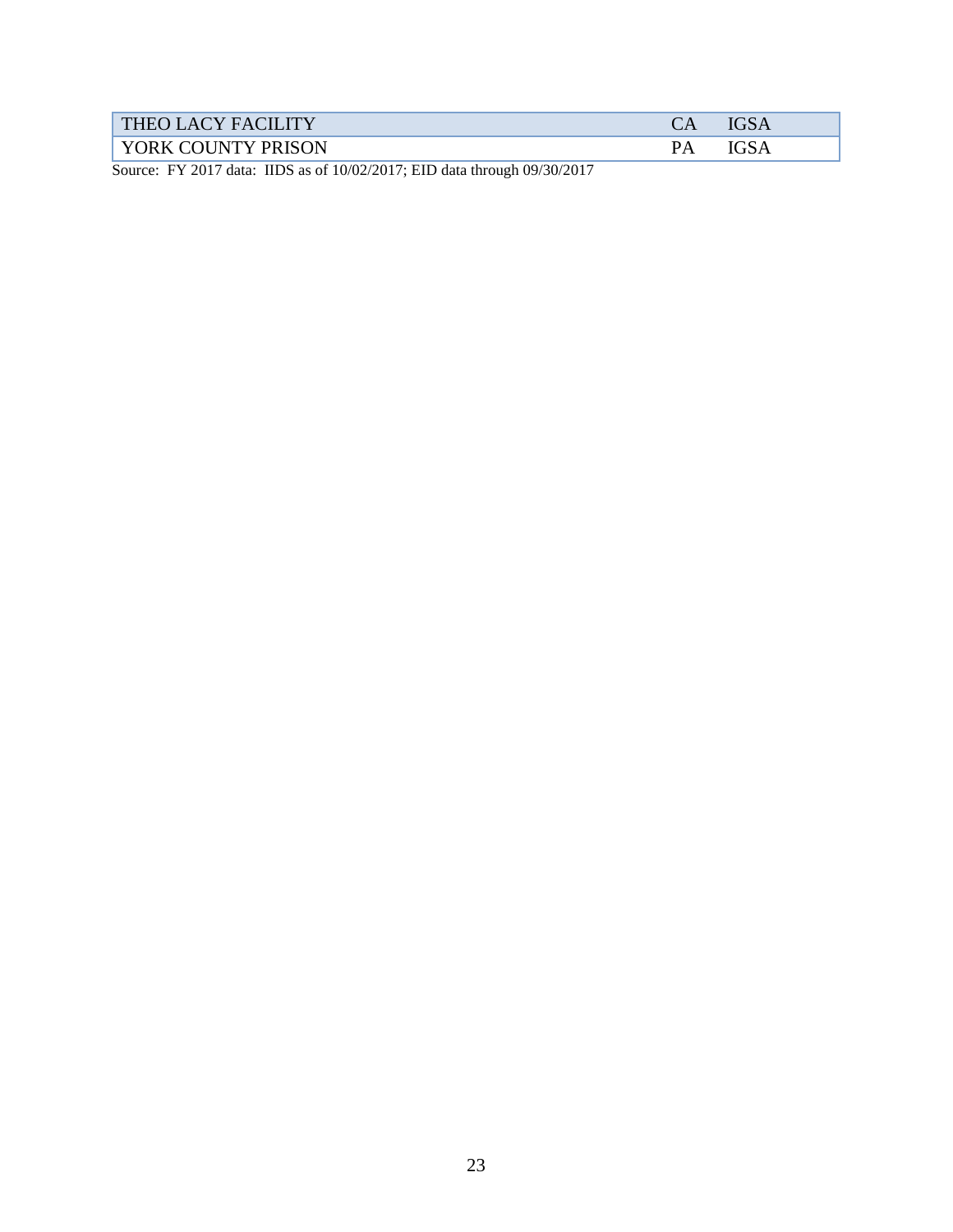<span id="page-27-0"></span>Appendix F: Authorized Detention Management Control Program IGSA Facilities that have not adopted DHS PREA Standards, as of end of FY 2017

| <b>Facility Name</b>                      | <b>State</b> | <b>Facility Type</b> |
|-------------------------------------------|--------------|----------------------|
| ABRAXAS ACADEMY DETENTION CENTER          | PA           | <b>IGSA</b>          |
| <b>ALLEGANY COUNTY JAIL</b>               | <b>NY</b>    | <b>IGSA</b>          |
| <b>BAKER COUNTY SHERIFF'S OFFICE</b>      | FL           | <b>IGSA</b>          |
| <b>BALDWIN COUNTY CORRECTIONAL CENTER</b> | AL           | <b>IGSA</b>          |
| BEDFORD MUNICIPAL DETENTION CENTER        | <b>TX</b>    | <b>IGSA</b>          |
| <b>BRISTOL COUNTY DETENTION CENTER</b>    | <b>MA</b>    | <b>IGSA</b>          |
| <b>BURNET COUNTY JAIL</b>                 | <b>TX</b>    | <b>IGSA</b>          |
| <b>BUTLER COUNTY JAIL</b>                 | <b>OH</b>    | <b>IGSA</b>          |
| <b>CABARRUS COUNTY JAIL</b>               | NC           | <b>IGSA</b>          |
| CALDWELL COUNTY DETENTION CENTER          | <b>MO</b>    | <b>IGSA</b>          |
| CALHOUN COUNTY CORRECTIONAL CENTER        | MI           | <b>IGSA</b>          |
| <b>CARVER COUNTY JAIL</b>                 | <b>MN</b>    | <b>IGSA</b>          |
| CARVER COUNTY JUVENILE DETENTION CENTER   | <b>MN</b>    | <b>IGSA</b>          |
| <b>CHASE COUNTY DETENTION FACILITY</b>    | <b>KS</b>    | <b>IGSA</b>          |
| CHAUTAUQUA COUNTY JAIL                    | NY           | <b>IGSA</b>          |
| <b>CHIPPEWA COUNTY SSM</b>                | MI           | <b>IGSA</b>          |
| <b>CHRISTIAN COUNTY JAIL</b>              | <b>MO</b>    | <b>IGSA</b>          |
| <b>COBB COUNTY JAIL</b>                   | GA           | <b>IGSA</b>          |
| <b>COLLIER COUNTY NAPLES JAIL CENTER</b>  | FL           | <b>IGSA</b>          |
| <b>COMPASS HOUSE SHELTER</b>              | <b>NY</b>    | <b>IGSA</b>          |
| <b>COWLITZ COUNTY JUVENILE</b>            | <b>WA</b>    | <b>IGSA</b>          |
| DALE G. HAILE DETENTION CENTER            | ID           | <b>IGSA</b>          |
| <b>DAVIDSON COUNTY SHERIFF</b>            | TN           | <b>IGSA</b>          |
| DEARBORN POLICE DEPARTMENT                | MI           | <b>IGSA</b>          |
| DOUGLAS COUNTY DEPARTMENT OF CORRECTIONS  | <b>NE</b>    | <b>IGSA</b>          |
| EL PASO COUNTY CRIMINAL JUSTICE CENTER    | CO           | <b>IGSA</b>          |
| <b>ELGIN POLICE DEPARTMENT</b>            | IL           | <b>IGSA</b>          |
| <b>EULESS CITY JAIL</b>                   | <b>TX</b>    | <b>IGSA</b>          |
| FAIRFAX COUNTY ADULT DETENTION CENTER     | <b>VA</b>    | <b>IGSA</b>          |
| FREDERICK COUNTY DETENTION CENTER         | MD           | <b>IGSA</b>          |
| FREEBORN COUNTY ADULT DETENTION CENTER    | <b>MN</b>    | <b>IGSA</b>          |
| <b>GARVIN COUNTY DETENTION CENTER</b>     | OK           | <b>IGSA</b>          |
| <b>GASTON COUNTY JAIL</b>                 | NC           | <b>IGSA</b>          |
| <b>GLADES COUNTY DETENTION CENTER</b>     | FL           | <b>IGSA</b>          |
| <b>GLENDALE POLICE DEPARTMENT</b>         | CA           | <b>IGSA</b>          |
| <b>GRAND FORKS COUNTY</b>                 | ND           | <b>IGSA</b>          |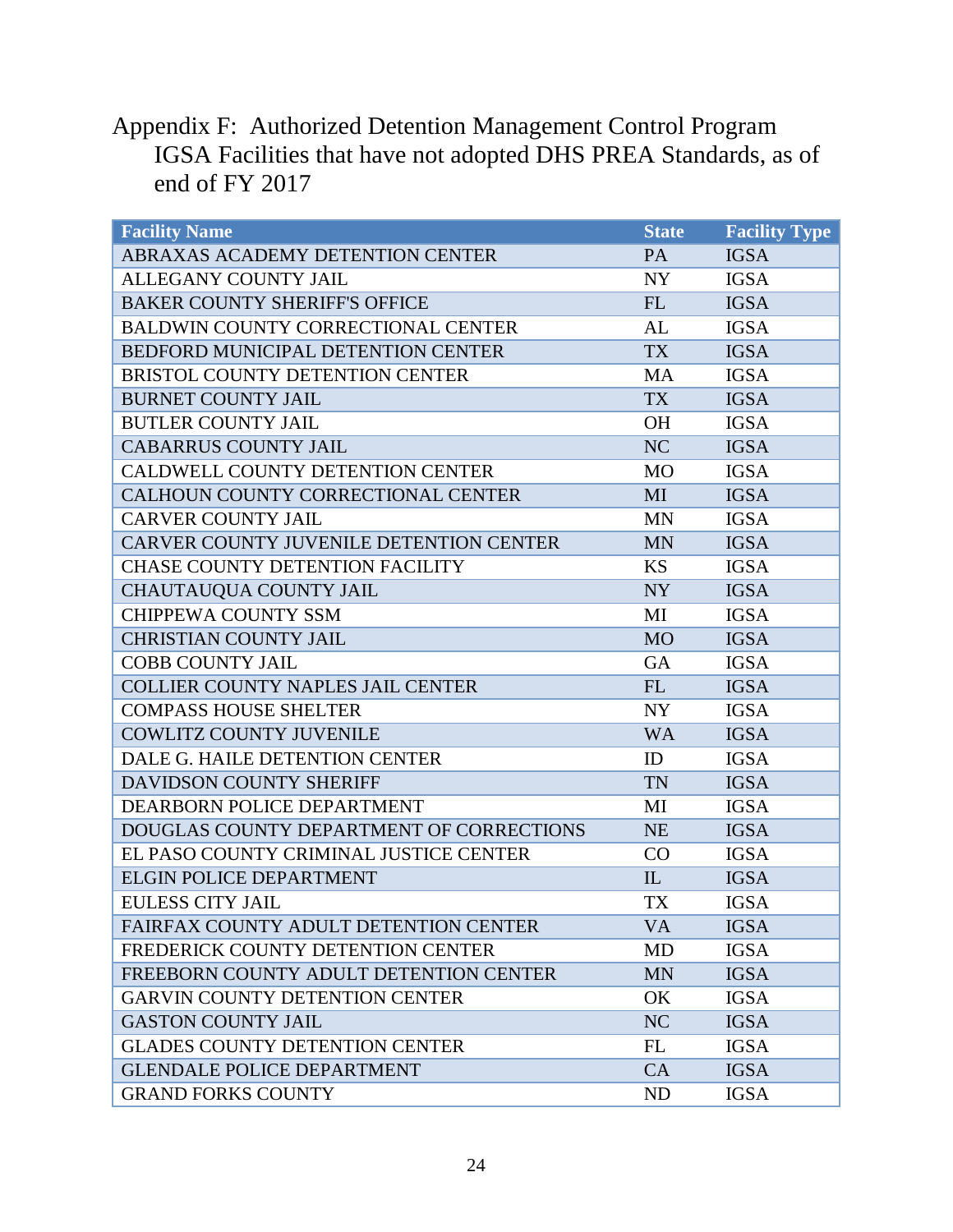| <b>GRAND FORKS COUNTY CORRECTIONAL FACILITY</b> | <b>ND</b> | <b>IGSA</b> |
|-------------------------------------------------|-----------|-------------|
| HALL COUNTY DEPARTMENT OF CORRECTIONS           | <b>NE</b> | <b>IGSA</b> |
| <b>HARDIN COUNTY JAIL</b>                       | IA        | <b>IGSA</b> |
| HUDSON COUNTY CORRECTIONAL CENTER               | NJ        | <b>IGSA</b> |
| JEFFERSON COUNTY JAIL                           | ID        | <b>IGSA</b> |
| <b>KENT COUNTY JAIL</b>                         | MI        | <b>IGSA</b> |
| LINCOLN COUNTY DETENTION CENTER                 | <b>MO</b> | <b>IGSA</b> |
| LONOKE POLICE DEPARTMENT                        | <b>AR</b> | <b>IGSA</b> |
| MAINE YOUTH CENTER - LONG CREEK                 | <b>ME</b> | <b>IGSA</b> |
| <b>MINICASSIA DETENTION CENTER</b>              | ID        | <b>IGSA</b> |
| <b>MOFFAT COUNTY JAIL</b>                       | CO        | <b>IGSA</b> |
| MONROE COUNTY DETENTION CENTER                  | FL        | <b>IGSA</b> |
| MONROE COUNTY DETENTION-DORM                    | MI        | <b>IGSA</b> |
| MONTGOMERY CITY JAIL                            | AL        | <b>IGSA</b> |
| MONTGOMERY COUNTY JAIL                          | <b>MO</b> | <b>IGSA</b> |
| MORGAN COUNTY ADULT DETENTION CENTER            | <b>MO</b> | <b>IGSA</b> |
| MORROW COUNTY CORRECTIONAL FACILITY             | <b>OH</b> | <b>IGSA</b> |
| <b>NAVAJO COUNTY SHERIFF</b>                    | AZ        | <b>IGSA</b> |
| NEW HANOVER COUNTY JAIL                         | NC        | <b>IGSA</b> |
| <b>NOBLES COUNTY JAIL</b>                       | <b>MN</b> | <b>IGSA</b> |
| NORTHERN OREGON CORRECTIONAL FACILITY           | <b>OR</b> | <b>IGSA</b> |
| NORTHERN OREGON JUVENILE DETENTION              | <b>OR</b> | <b>IGSA</b> |
| NORTHERN VIRGINIA JUVENILE DETENTION CENTER     | <b>VA</b> | <b>IGSA</b> |
| <b>OLDHAM COUNTY JAIL</b>                       | KY.       | <b>IGSA</b> |
| ORANGE COUNTY INTAKE RELEASE FACILITY           | CA        | <b>IGSA</b> |
| <b>ORANGE COUNTY JAIL</b>                       | NY        | <b>IGSA</b> |
| PIKE COUNTY CORRECTIONAL FACILITY               | PA        | <b>IGSA</b> |
| PLATTE COUNTY DETENTION CENTER                  | <b>MO</b> | <b>IGSA</b> |
| PLYMOUTH COUNTY CORRECTIONAL FACILITY           | <b>MA</b> | <b>IGSA</b> |
| RIO COSUMNES CORR. CENTER                       | CA        | <b>IGSA</b> |
| RIO GRANDE COUNTY JAIL                          | CO        | <b>IGSA</b> |
| <b>ROANOKE CITY JAIL</b>                        | <b>VA</b> | <b>IGSA</b> |
| ROLLING PLAINS DETENTION CENTER                 | <b>TX</b> | <b>IGSA</b> |
| <b>SAINT CLAIR COUNTY JAIL</b>                  | MI        | <b>IGSA</b> |
| <b>SAINT TAMMANY PARISH JAIL</b>                | LA        | <b>IGSA</b> |
| <b>SENECA COUNTY JAIL</b>                       | <b>OH</b> | <b>IGSA</b> |
| SHAWNEE COUNTY DEPARTMENT OF CORRECTIONS        | <b>KS</b> | <b>IGSA</b> |
| <b>SHAWNEE COUNTY JUVENILE DETENTION CENTER</b> | <b>KS</b> | <b>IGSA</b> |
| STRAFFORD COUNTY CORRECTIONS                    | <b>NH</b> | <b>IGSA</b> |
| <b>SUFFOLK COUNTY HOUSE OF CORRECTIONS</b>      | <b>MA</b> | <b>IGSA</b> |
| TAYLOR COUNTY ADULT DETENTION FACILITY          | <b>TX</b> | <b>IGSA</b> |
| TELLER COUNTY JAIL                              | CO        | <b>IGSA</b> |